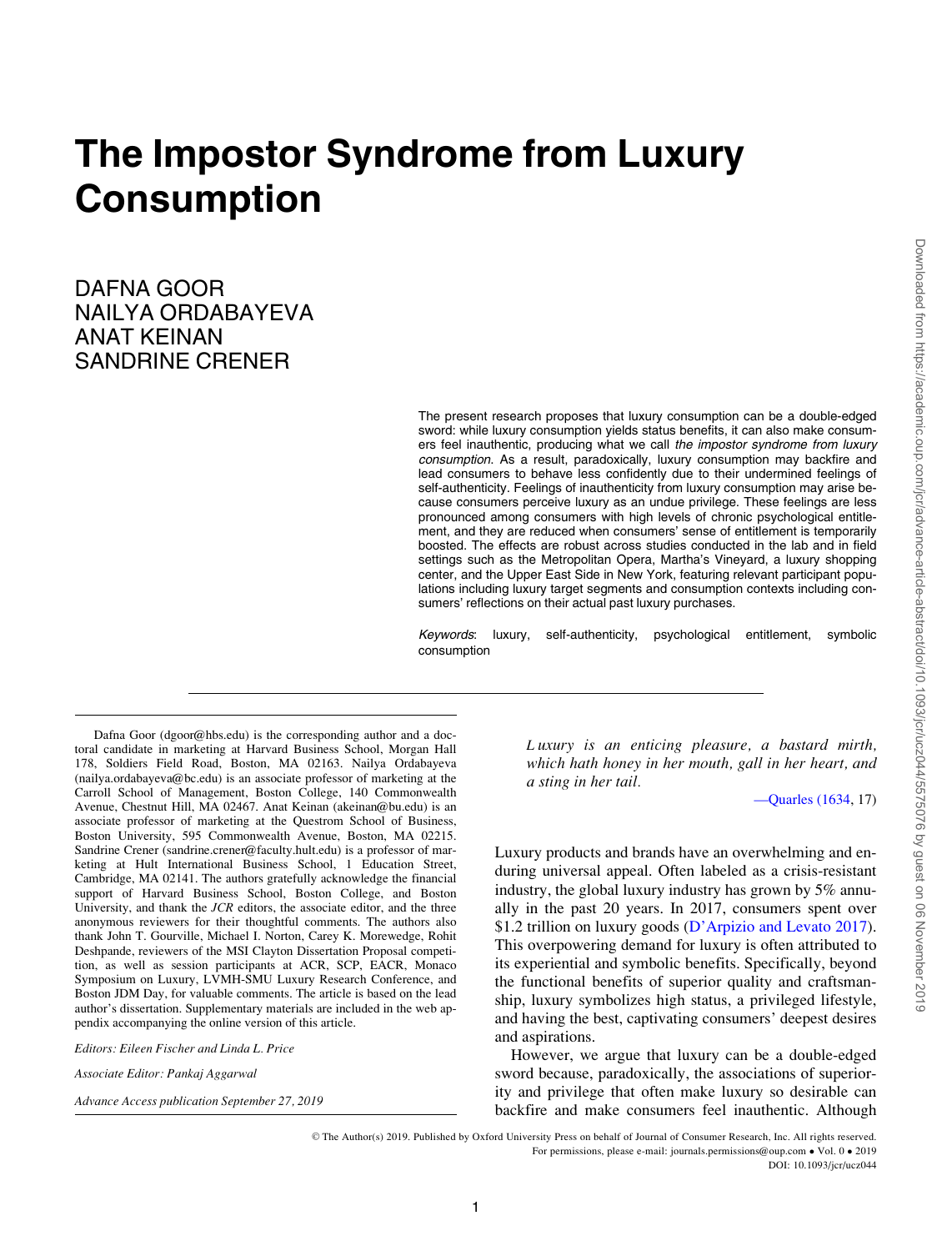self-(in)authenticity has been understudied as a potential outcome of luxury consumption, it is an increasingly important consumer motivation. In today's age of authenticity, cultural observers note that "authenticity has become the foremost spiritual quest of our time" ([Potter 2010\)](#page-19-0), as people increasingly "see the world in terms of real or fake" [\(Gilmore and Pine 2007\)](#page-18-0) and seek to "reconnect with the truth of their lives" [\(Zogby 2008](#page-20-0)). Because consumers seek self-authenticity in consumption experiences ([Arnould and](#page-17-0) [Price 1993;](#page-17-0) [Chalmers Thomas, Price, and Schau 2013\)](#page-18-0), it is important for marketers to understand how consumption behaviors may impact consumers' feelings of authenticity, and how these feelings, in turn, may shape consumers' experiences in the marketplace. Understanding the impact of consumption behaviors on self-authenticity will also benefit consumers, because maintaining self-authenticity significantly impacts well-being [\(Erickson 1995](#page-18-0); [Sheldon](#page-19-0) [et al. 1997\)](#page-19-0).

In the present research, we propose that luxury consumption, alongside providing desired status benefits, can also make consumers feel inauthentic, producing what we call the impostor syndrome from luxury consumption. This happens because luxury products are often perceived as a privilege that is undue and undeserved. In contrast, nonluxury products are less likely to make consumers feel inauthentic because they are not viewed as a privilege that needs to be deserved and justified. As a result, while past literature presumes that luxury consumption should empower consumers, we show that, paradoxically, luxury consumption may backfire and lead consumers to behave less confidently due to their undermined feelings of selfauthenticity. We further propose that individual differences in consumers' chronic psychological entitlement (i.e., an inflated self-view stemming from an innate feeling of being special and superior; [Campbell et al. 2004](#page-18-0)) moderate this effect. Consumers with high (vs. low) chronic psychological entitlement are less likely to feel inauthentic from luxury consumption. Finally, we propose that manipulations that temporarily boost consumers' psychological entitlement (i.e., feelings of being special) can reduce inauthenticity feelings from luxury consumption. We find support for our predictions with relevant consumer populations in the field (at the Metropolitan Opera, a luxury shopping mall, Martha's Vineyard, and the Upper East Side in New York) and in the lab.

In addition to the practical implications of understanding how consumers' growing quest for self-authenticity may manifest in their luxury experiences, our research makes four important theoretical contributions. First, our work contributes to the literature on luxury consumption [\(Berger](#page-17-0) [and Ward 2010](#page-17-0); [Dubois and Ordabayeva 2015;](#page-18-0) [Griskevicius et al. 2007](#page-18-0); Han, Nunes, and Drèze 2010; Nunes, Drèze, and Han 2011; [Rucker and Galinsky 2008](#page-19-0)) by demonstrating that luxury consumption can backfire and have negative consequences—namely, for consumers'

feelings of self-authenticity. We highlight self-authenticity as an important aspect of consumers' luxury experiences, which can impact behavior and well-being. We also examine the importance of consumers' psychological entitlement when consuming luxury.

Second, our work advances the research on selfauthenticity and consumption ([Arnould and Price 1993;](#page-17-0) [Arsel and Thompson 2011;](#page-17-0) [Chalmers Thomas et al. 2013;](#page-18-0) [Schouten and McAlexander 1995](#page-19-0)) by uncovering luxury consumption as an important driver of consumers' feelings of inauthenticity. Our research demonstrates the unique psychological process (perceptions of luxury products as an undue privilege) behind these feelings as well as important boundary conditions. More broadly, our research highlights an important tension by suggesting that consumers' need for self-authenticity may conflict with another powerful motivation—namely, consumers' need to dream, aspire, and self-enhance.

Furthermore, prior studies on inauthenticity in marketing have demonstrated that consuming inauthentic products such as counterfeits undermines consumers' feelings of authenticity. The general implication of these studies was that the more authentic a product is perceived to be, the more authentic consumers should feel consuming it ([Beverland 2006](#page-17-0); [Bodner and Prelec 2003;](#page-17-0) [Gino, Norton,](#page-18-0) [and Ariely 2010](#page-18-0); [Wilcox, Kim, and Sen 2009](#page-20-0)). In contrast, we demonstrate that consumption of authentic products does not guarantee consumers' feelings of authenticity, and sometimes, authentic products can make consumers feel inauthentic.

Finally, our research contributes to the literature on psychological entitlement, which previously focused on professional, academic, and interpersonal relationship contexts ([Anastasio and Rose 2014;](#page-17-0) [Campbell et al. 2004;](#page-18-0) [Piff 2014](#page-19-0)), by showing that psychological entitlement can impact individuals' self-authenticity feelings in certain consumption experiences, particularly in the luxury domain. We show that this effect of psychological entitlement holds in high-income luxury target segments. We thereby identify an important group of consumers who may be able to afford luxury, but may perceive it as an undue privilege and feel inauthentic consuming it.

Demonstrating the tension between aspirational consumption and desire for self-authenticity is not only theoretically interesting, but it also has important implications for consumers and marketers. Our findings can help consumers realize that luxury may have some unintended consequences and that inauthenticity feelings that they experience from luxury consumption are common across segments, even among affluent ones. Importantly, while it is commonly assumed that luxury consumption should empower consumers, we show that it can backfire and may make consumers behave less confidently because it makes them feel inauthentic. For marketers, we highlight the importance of considering self-authenticity in luxury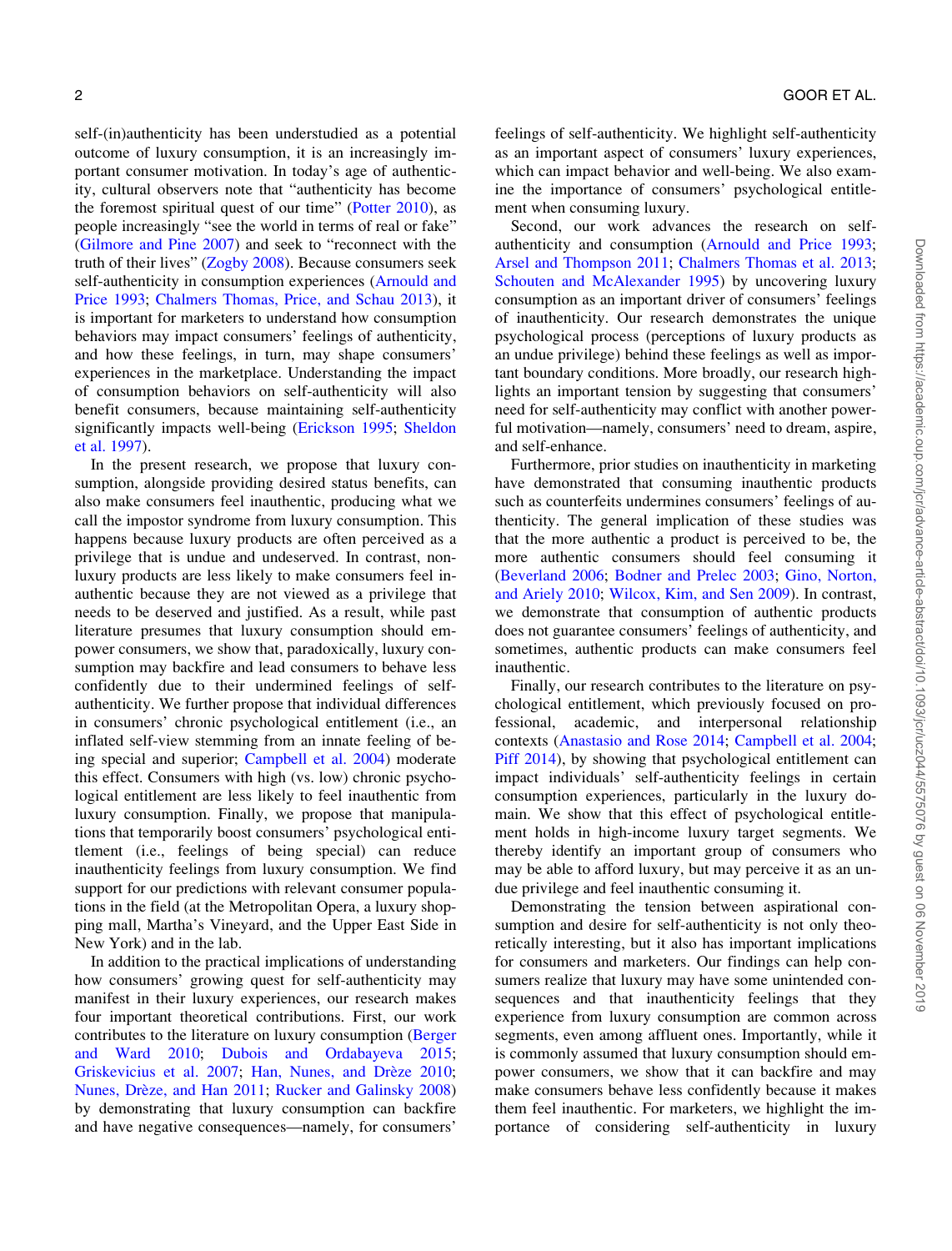#### JOURNAL OF CONSUMER RESEARCH 3 3

marketing. Our findings explain why some consumers who can afford luxury may avoid luxury or refrain from using the luxury items that they already own. We also show that it is essential to consider and determine consumers' psychological entitlement. Therefore, we offer practical ways to identify entitled (and unentitled) consumers in the marketplace.

# THEORETICAL FRAMEWORK

# The Appeal of Luxury

Luxury goods are associated with high price, superior quality, service, design, craftsmanship, scarcity, exclusivity, heritage, indulgence, and aspirational lifestyle [\(Kapferer 1997\)](#page-18-0). In marketing, luxury is often defined as products and brands that rank in the top tier of the product and brand hierarchy [\(Dubois and Duquesne 1993](#page-18-0); [Keinan,](#page-18-0) [Crener, and Bellezza 2016](#page-18-0); [Keinan, Crener, and Goor](#page-18-0) [2019\)](#page-18-0).

Research in economics, sociology, and consumer behavior has established the centrality of the symbolic meaning of luxury consumption [\(Belk 1988;](#page-17-0) [Bourdieu 2011;](#page-17-0) Üstüner and Thompson 2012; [Veblen 1899/1994\)](#page-20-0). Luxury consumers are perceived to possess desirable qualities such as success, power, and influence ([Bellezza and Keinan](#page-17-0) [2014;](#page-17-0) [Han et al. 2010;](#page-18-0) [Nave et al. 2018;](#page-19-0) [Ordabayeva and](#page-19-0) [Chandon 2011](#page-19-0); [Wang and Griskevicius 2014](#page-20-0); [Ward and](#page-20-0) [Dahl 2014\)](#page-20-0). These perceptions arise because the possession of luxury represents consumers' superior status compared to others ([Berger and Ward 2010](#page-17-0); [Dubois and Duquesne](#page-18-0) [1993\)](#page-18-0), and hence luxury consumption symbolizes being privileged, superior, and better than others ([Berger and](#page-17-0) [Ward 2010](#page-17-0); [McFerran and Argo 2014](#page-19-0)). As a result, consumption of luxury products may have psychological benefits such as making consumers feel like a part of an exclusive group [\(Nunes et al. 2011](#page-19-0)), powerful [\(Rucker and](#page-19-0) [Galinsky 2008](#page-19-0)), and proud ([Bellezza and Keinan 2014](#page-17-0)). It can also yield social benefits such as respect from others, social recognition, and preferential treatment ([Belk 1988;](#page-17-0) [Griskevicius et al. 2007](#page-18-0); [McFerran and Argo 2014;](#page-19-0) [Nelissen and Meijers 2011\)](#page-19-0). Thus, luxury consumption embodies a powerful consumer motive to aspire, selfenhance, feel superior, and enjoy a privileged lifestyle.

We propose that consumers' desire to dream and aspire through luxury consumption can conflict with another powerful motivation: the need to feel authentic. We examine how luxury consumption impacts consumers' selfauthenticity and propose that, interestingly, the same aspect of luxury that makes it appealing (i.e., its symbolic association with privilege, superior positions, and having more than others) can also be a source of inauthenticity feelings. Given the increasing emphasis modern society places on self-authenticity, examining the tension between aspirational consumption and self-authenticity is not only intriguing for scholars, but also relevant for luxury marketers and consumers. Next, we discuss the concept of selfauthenticity, why consumers increasingly care about it, and how it impacts their behavior and well-being.

## Self-Authenticity

Social psychology studies have conceptualized the authentic self as a system of personal values that drives one's actions ([Erickson 1995](#page-18-0)). To pursue self-authenticity, individuals commit to their true self by aligning their inner thoughts and feelings with their presented self (i.e., outward expressions and behavior). In contrast, inauthenticity feelings arise when individuals perceive that their actions violate their true identity and values ([Glaser and Strauss](#page-18-0) [1964\)](#page-18-0).

Consumers' desire for self-authenticity has been receiving a lot of attention in popular culture. Countless self-help and business books as well as workshops guide consumers on how to find their true self and be more authentic. In the last decade, there has been a dramatic increase in the use of the word "authenticity" in the popular press ([Ibarra 2015\)](#page-18-0). Consumers in today's age of authenticity are expected to find themselves, embrace who they are, and show their authentic selves to others, as reflected in popular slogans calling on individuals to "be themselves," "stay true to who they are," and "keep it real" ([Grant 2016\)](#page-18-0). To illustrate, as of July 2019, the hashtag "LiveAuthentic" was featured in over 30 million posts on Instagram.

Understanding what makes people feel authentic or inauthentic is important, because self-authenticity impacts individuals' well-being and life satisfaction. Expression of one's authentic self is associated with feeling intensely alive, and it increases personal satisfaction [\(Cable, Gino,](#page-17-0) [and Staats 2013](#page-17-0); [Erickson 1995\)](#page-18-0). Living in harmony with one's true self enhances self-fulfillment and both physical and psychological health ([Kernis and Goldman 2006;](#page-18-0) [Sheldon et al. 1997](#page-19-0)). Authenticity is also associated with improved self-regulation, moral judgments, and prosocial behavior [\(Gino, Kouchaki, and Galinsky 2015;](#page-18-0) [Newman,](#page-19-0) [De Freitas, and Knobe 2015](#page-19-0)). In contrast, feeling inauthentic increases individuals' stress, anxiety, and depression ([Sheldon et al. 1997](#page-19-0)). In professional settings, individuals who experience the impostor syndrome (i.e., feelings of fraudulence) are not able to internalize their accomplishments, and they attribute their positive outcomes to external sources such as luck [\(Langford and Clance 1993](#page-19-0)). They doubt their success, avoid professional challenges, and forgo opportunities for learning and achievement due to the fear of being "found out" ([Clance and Imes 1978](#page-18-0)).

Consumers' quest for authenticity plays a central role in consumption behaviors. In order to discover their authentic selves, consumers may turn to extraordinary adventures such as whitewater rafting ([Arnould and Price 1993](#page-17-0)), subcultures, and brand communities (e.g., hipsters, Star Trek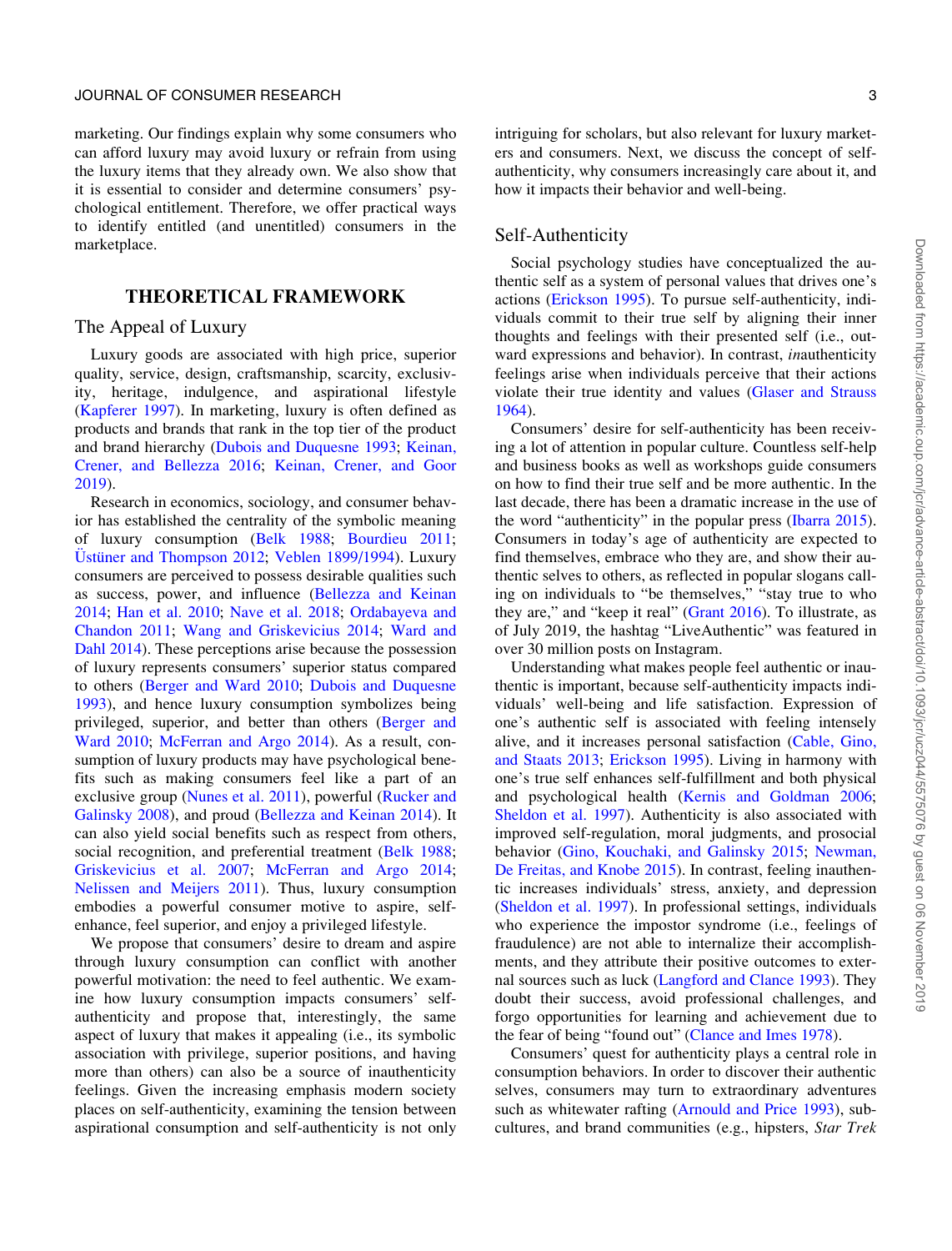fans, runners, and bikers) ([Arsel and Thompson 2011;](#page-17-0) [Chalmers Thomas et al. 2013](#page-18-0); [Kozinets 2001;](#page-19-0) [Schouten](#page-19-0) [and McAlexander 1995](#page-19-0)). Related work examines the consumption of authentic or inauthentic products. It shows that consumers feel inauthentic when they consume fake or counterfeit goods [\(Gino et al. 2010](#page-18-0); [Wilcox et al. 2009\)](#page-20-0), which suggests that the more authentic a product is perceived to be, the more authentic consumers should feel consuming it [\(Beverland and Farrelly 2010](#page-17-0); [Schouten and](#page-19-0) [McAlexander 1995](#page-19-0)). In contrast, as discussed next, we propose that consumption of authentic products can make consumers feel inauthentic.

# Understanding the Tension between Luxury Consumption and Self-Authenticity

We propose that luxury consumption is an important context in which feelings of self-inauthenticity emerge, and we identify the unique psychological process behind these feelings. We further argue that consumers' desire for self-authenticity may conflict with their equally important motive to aspire, which manifests itself through luxury consumption. The tension between aspirations and authenticity is echoed in modern society. For example, advice to "keep it real" and "#LiveAuthentic" often coincides with encouragement to "reach for the stars" and "dare to dream." In popular culture, David Beckham famously tattooed "Dream Big Be Unrealistic" on the back of his hand, inspired by a quote from Jay Z and Beyoncé's concert.

Examining this tension, a pilot study (detailed in [web](https://academic.oup.com/jcr/article-lookup/doi/10.1093/jcr/ucz044#supplementary-data) [appendix](https://academic.oup.com/jcr/article-lookup/doi/10.1093/jcr/ucz044#supplementary-data) A) confirmed that both the goal to be authentic ("keep it real," "stay true to who you are," "be yourself") and the goal to dream and aspire ("dare to dream," "dream big," "reach for the stars") are important to consumers (scored significantly above the midpoint). Furthermore, products that advance the goal to dream and aspire were also considered to hurt the goal to be authentic.

To further explore this tension in the real world with affluent consumers and real luxury purchases, we interviewed consumers on the Upper East Side in New York home to some of the most expensive luxury boutiques. Participants were asked to describe some luxury items they purchased and owned and how they felt when wearing or using these products (see [web appendix](https://academic.oup.com/jcr/article-lookup/doi/10.1093/jcr/ucz044#supplementary-data) B for the methodology). The items and product categories participants described included cars, designer clothes and accessories, luxury watches, and wine. The most frequently mentioned items were Burberry scarves and Chanel purses. Importantly, the interviews revealed that even affluent consumers experience inauthenticity feelings from luxury consumption. For example, a 70-year-old long-term Upper East Side resident indicated that she owns several luxury purses including Louis Vuitton, Chanel, and Coach, but rarely uses them because she feels more authentic wearing her basic canvas bag from LeSportsac. Her friend who

owns an apartment at Place Vendome in Paris said that she has always felt the same way about a Dior dress she still owns. Another respondent said, "These clothes just don't feel right for me...it is not who I am." A 55-year-old male respondent noted about the shirts and ties he purchased from Barney's, "I keep these clothes for a special occasion, but this special occasion never comes," explaining, "It's just not me." Thus, several participants reported that they avoid using luxuries that they own or even refrain from buying more luxuries, not because they cannot afford luxury, but because it is not aligned with who they are. The interviews also indicated that when consumers do use the luxury products they own, it impacts how they feel and behave. For example, one participant said she felt very shy when wearing a gold necklace with diamonds that she owned because it is not in her character to wear luxurious jewelry. These findings provided evidence for inauthenticity feelings from luxury consumption and inspired the settings and products examined in the main studies.

Building from these initial insights, we argue that although consuming luxury is mostly associated with positive outcomes for consumers, luxury consumption can have an important psychological downside; namely, it can make consumers feel inauthentic. Luxury products are associated with privilege—that is, with having more than what others have. What makes the notion of privilege intriguing is that, while being aspirational and desirable (Drèze and Nunes 2009), privilege may also make people question whether or not it is due and deserved. This is related to the notion that individuals often doubt the legitimacy of superior social positions [\(Ordabayeva and](#page-19-0) [Fernandes 2018](#page-19-0)). Hence, the symbolic association of luxury products with privilege can make luxury appealing and yield external benefits (e.g., respect, special treatment). However, the symbolic association of luxury products with privilege may also lead consumers to perceive this privilege as undue and undeserved (i.e., it may make consumers question whether or not they are worthy of this privilege). We define perceptions of undue privilege as the extent to which a product is associated with advantage and superiority enjoyed by certain people but not others, which causes consumers to doubt whether or not they are worthy of the superiority associated with the product.

Beyond being able to afford a product [\(Ward and Dahl](#page-20-0) [2014\)](#page-20-0), consumers also need to feel that they deserve it ([Cavanaugh 2014](#page-18-0); [Kivetz and Simonson 2002\)](#page-19-0). We propose that perception of consuming something that is potentially undue may give rise to feelings of inauthenticity. Thus, while luxury holds the promise of elevated status, it can paradoxically make consumers feel inauthentic. In contrast, non-luxury is not associated with privilege; it therefore should not raise questions in consumers' minds about whether or not they are worthy of these products and hence not undermine their feelings of authenticity. Notably, in contrast to studies suggesting that inauthenticity feelings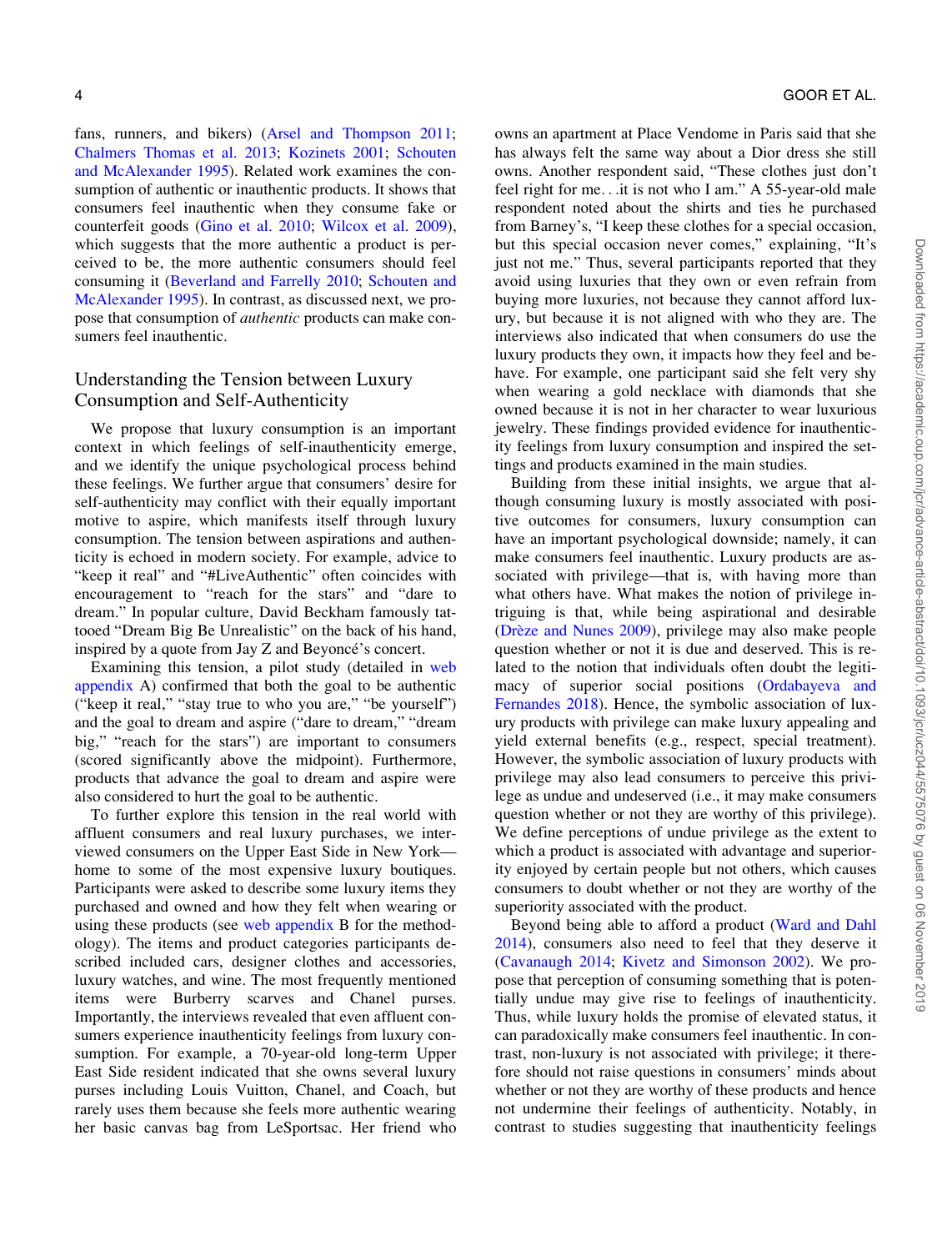#### JOURNAL OF CONSUMER RESEARCH 5 AND 100 SET ON A 1990 STATE OF STATE STATES AND THE STATE OF STATES AND THE STATES OF STATES AND THE STATES OF STATES AND THE STATES OF STATES AND THE STATES OF STATES AND THE STATES OF STATE

arise from consumption of inauthentic products, we propose that self-inauthenticity can result from the consumption of real and authentic products.

H1: Luxury (vs. non-luxury) consumption increases consumers' feelings of inauthenticity.

H2: Inauthenticity feelings from luxury (vs. non-luxury) consumption emerge because consumers are more likely to perceive luxury (vs. non-luxury) products as an undue privilege.

Furthermore, we argue that inauthenticity feelings from luxury consumption will have downstream behavioral consequences. It is typically presumed that luxury consumption should empower consumers and make them more confident ([Bellezza and Keinan 2014;](#page-17-0) [Cutright, Srna, and](#page-18-0) [Samper 2017](#page-18-0); [Wickelgren 2012\)](#page-20-0) and could even alter their behavior ([Wang, John, and Griskevicius 2015](#page-20-0)). This assumption is based on the status benefits associated with luxury—that is, its ability to signal status and power [\(Griskevicius et al. 2007](#page-18-0); [Rucker and Galinsky 2008\)](#page-19-0).

In contrast, we argue that, because luxury consumption makes consumers feel inauthentic, it can actually make consumers behave less, rather than more, confidently. Specifically, it may make consumers less likely to behave in ways that require confidence such as speaking up, standing up for themselves when undermined, initiating and leading conversations, and making sure they are being heard. This prediction adds to recent marketing studies showing that luxury may not always help consumers restore their sense of power [\(Rustagi and Shrum 2019\)](#page-19-0), and it ultimately suggests that the effect of luxury consumption on consumer empowerment may be more nuanced than previously presumed. Supporting our prediction, psychology and organizational studies show that feeling inauthentic in the workplace can negatively impact not only individuals' emotions but also their behaviors: it can reduce willingness to take risks or pursue professional challenges and opportunities ([Cable](#page-17-0) [et al. 2013](#page-17-0); [Clance and Imes 1978\)](#page-18-0). Feeling inauthentic may therefore make individuals less sure of themselves and lower their confidence about who they are, ultimately impacting behavior. We propose that inauthenticity feelings that arise from luxury consumption may translate to less confident outward behavior.

H3: Inauthenticity feelings from luxury (vs. non-luxury) can lead to less confident behavior.

## Moderating Role of Psychological Entitlement

Consistent with our prediction that perceptions of luxury (but not non-luxury) products as an undue privilege play an important role in determining how authentic consumers feel consuming luxury, we expect that consumers' chronic sense of entitlement should moderate the effect of luxury (vs. non-luxury) consumption on inauthenticity feelings.

Psychological entitlement constitutes "a stable and pervasive sense that one is entitled to more [resources and praise] than others" ([Campbell et al. 2004](#page-18-0), 31). Entitled individuals believe that they deserve more than others because they are special [\(Campbell et al. 2004](#page-18-0)), and this does not depend on their objective effort or performance in specific contexts ([Moses and Moses-Hrushovski 1990\)](#page-19-0). Thus, the literature distinguishes psychological entitlement from deservingness that results from hard work [\(Campbell et al.](#page-18-0) [2004;](#page-18-0) [Feather 2003\)](#page-18-0). While deservingness is based on effort in a given situation, psychological entitlement is a stable trait and tendency to expect preferential rewards and praise regardless of actual qualities or performance level, even when there is little justification [\(Harvey and](#page-18-0) [Dasborough 2015;](#page-18-0) [Naumann, Minsky, and Sturman 2002\)](#page-19-0). For example, entitled individuals expect to get better grades without necessarily working harder than others ([Chowning and Campbell 2009\)](#page-18-0), to be paid more than others who hold similar positions [\(Campbell et al. 2004\)](#page-18-0), and to generally receive special treatment over others ([Raskin and Terry 1988](#page-19-0)). Research suggests that psychological entitlement may be rooted in the "every kid gets a trophy" phenomenon [\(Alsop 2008;](#page-17-0) [Campbell et al. 2004\)](#page-18-0). Consistently praising and rewarding young individuals without actual achievement leads them to feel that they are special and can easily and effortlessly be anything they want to be [\(Alsop 2008;](#page-17-0) [Moeller, Crocker, and Bushman](#page-19-0) [2009\)](#page-19-0). This develops into a stable feeling of being special compared to others in adulthood [\(Moeller et al. 2009\)](#page-19-0).

To study the role of psychological entitlement in higher education, workplace dynamics, taxation, social and distributive justice, romantic relationships, and interpersonal behaviors, researchers have used a scale that is reliable, valid, and consistent across time and situations [\(Campbell](#page-18-0) [et al. 2004](#page-18-0); [Pryor, Miller, and Gaughan 2008](#page-19-0)). The scale includes nine items such as, "I feel entitled to more of everything," "Great things should come to me," and "If I were on the Titanic, I would deserve to be on the first lifeboat!" Yet surprisingly little work has examined how psychological entitlement impacts consumer behavior.

We expect that chronic psychological entitlement will moderate inauthenticity feelings from luxury consumption. Consumers with high psychological entitlement should be less likely to perceive luxury products as an undue privilege and therefore be less likely to experience inauthenticity feelings from luxury consumption. Furthermore, temporarily boosting consumers' psychological entitlement by enhancing their feelings of being special in a specific situation should similarly weaken perceptions of luxury products as an undue privilege and reduce inauthenticity feelings from luxury consumption. We do not expect psychological entitlement to impact how authentic consumers feel when consuming non-luxury products, which do not carry associations with privilege. Notably, we expect chronic psychological entitlement to be more powerful in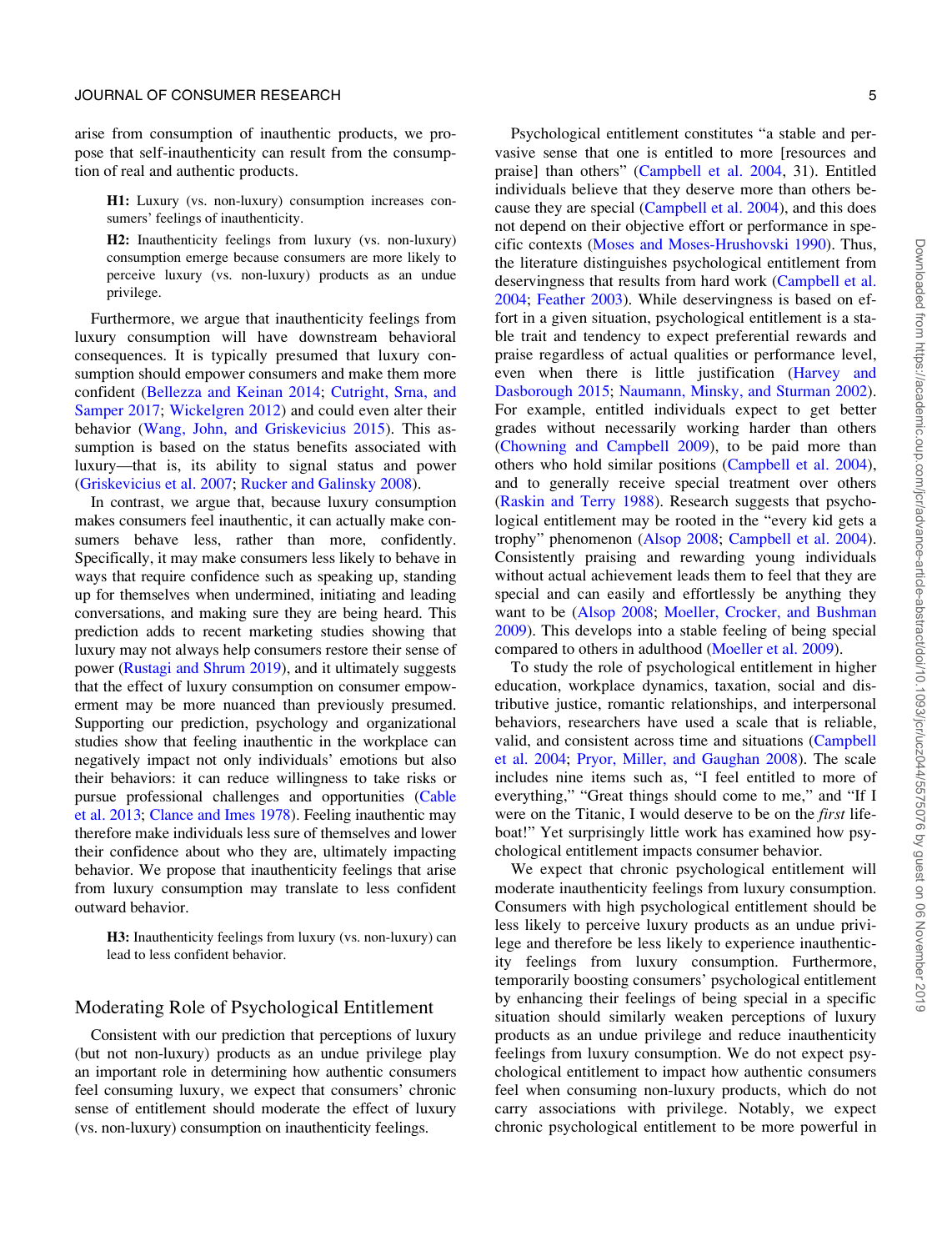



moderating inauthenticity feelings from luxury consumption. This is because while chronic entitlement is a pervasive and stable trait [\(Campbell et al. 2004](#page-18-0)), prompts of situational entitlement should temporarily change perceptions of entitlement in a specific, narrow context.

H4: Inauthenticity feelings from luxury (vs. non-luxury) consumption are less pronounced among consumers with high (chronic or situational) psychological entitlement.

Figure 1 summarizes our theoretical model.

# Summary of Studies

Seven studies conducted in the field and in the lab document inauthenticity feelings from luxury consumption using different product categories and brands, consumption contexts, and populations, including luxury target segments such as the patrons of the Metropolitan Opera, shoppers at a luxury shopping center, consumers spending the summer at Martha's Vineyard, and a panel of high-earning US con-sumers. [Table 1](#page-6-0) provides an overview of the studied populations and consumption contexts. Studies 1A and 1B show that while luxury consumption increases status benefits, it also produces feelings of inauthenticity. Studies 2A and 2B show the mediating process and downstream consequences of inauthenticity feelings. Studies 3A and 3B examine the moderating role of chronic psychological entitlement and the process behind this moderating effect. Study 4 proposes that temporarily boosting consumers' psychological entitlement can reduce inauthenticity feelings from luxury consumption. In the general discussion, we demonstrate an observational measure of psychological entitlement in the luxury consumption context and report additional findings that enhance the applicability of our results.

# STUDY 1A: THE PARADOX OF LUXURY **CONSUMPTION**

Study 1A sought to establish the basic phenomenon that luxury consumption increases status benefits, but that it can also increase consumers' feelings of inauthenticity (hypothesis 1). To ensure that the phenomenon is relevant for a typical target market of luxury products, we surveyed female opera patrons during an intermission of a flagship show ("Manon Lescaut") at the Metropolitan Opera in New York City. Opera patrons possess the characteristics (financial and cultural capital) that luxury marketers deem desirable, and opera performances at renowned theatres present a common setting for wearing luxury brands ([Dimaggio and Useem 1978](#page-18-0)). Dressing up is an important part of the Met Opera experience. The Met Opera website ([http://www.metopera.org/Visit/what-to-expect/\)](http://www.metopera.org/Visit/what-to-expect/) emphasizes the "glamorous off-stage scene," and a popular blog titled "Last Night at the Met" ([http://lastnightatthemet.](http://lastnightatthemet.com/) [com/\)](http://lastnightatthemet.com/) highlights some of the patrons' luxurious outfits.

## Procedure

We recruited 78 women ( $M_{\text{age}} = 38.7$ ) during an intermission of an opera performance in exchange for a chocolate bar. All participants were instructed as follows: "Imagine that you are at Bloomingdale's looking to buy a dress to wear to the Opera. You find two dresses that you like and that fit you well, one that costs \$150 and one that costs \$2,000." A post-test with high-income consumers  $(N = 103, M_{\text{age}} = 51.6, M_{\text{income}} = $127, 961)$  verified that these two dresses were perceived as luxury and nonluxury, respectively. [Web appendix](https://academic.oup.com/jcr/article-lookup/doi/10.1093/jcr/ucz044#supplementary-data) C provides the detailed description and results of the post-tests (featuring relevant populations for each study) of all product stimuli used in our studies.

Participants indicated which dress would yield greater status benefits in terms of garnering recognition from others (two items: (1) which dress would lead you to receive more attention; (2) which dress would lead you to receive better treatment and better service;  $r = .58$ ,  $p <$ .001). Participants also indicated which dress would make them feel more *authentic* (two items: (1) which dress would make you feel more authentic; (2) which dress would make you feel more true to yourself,  $r = .72$ ,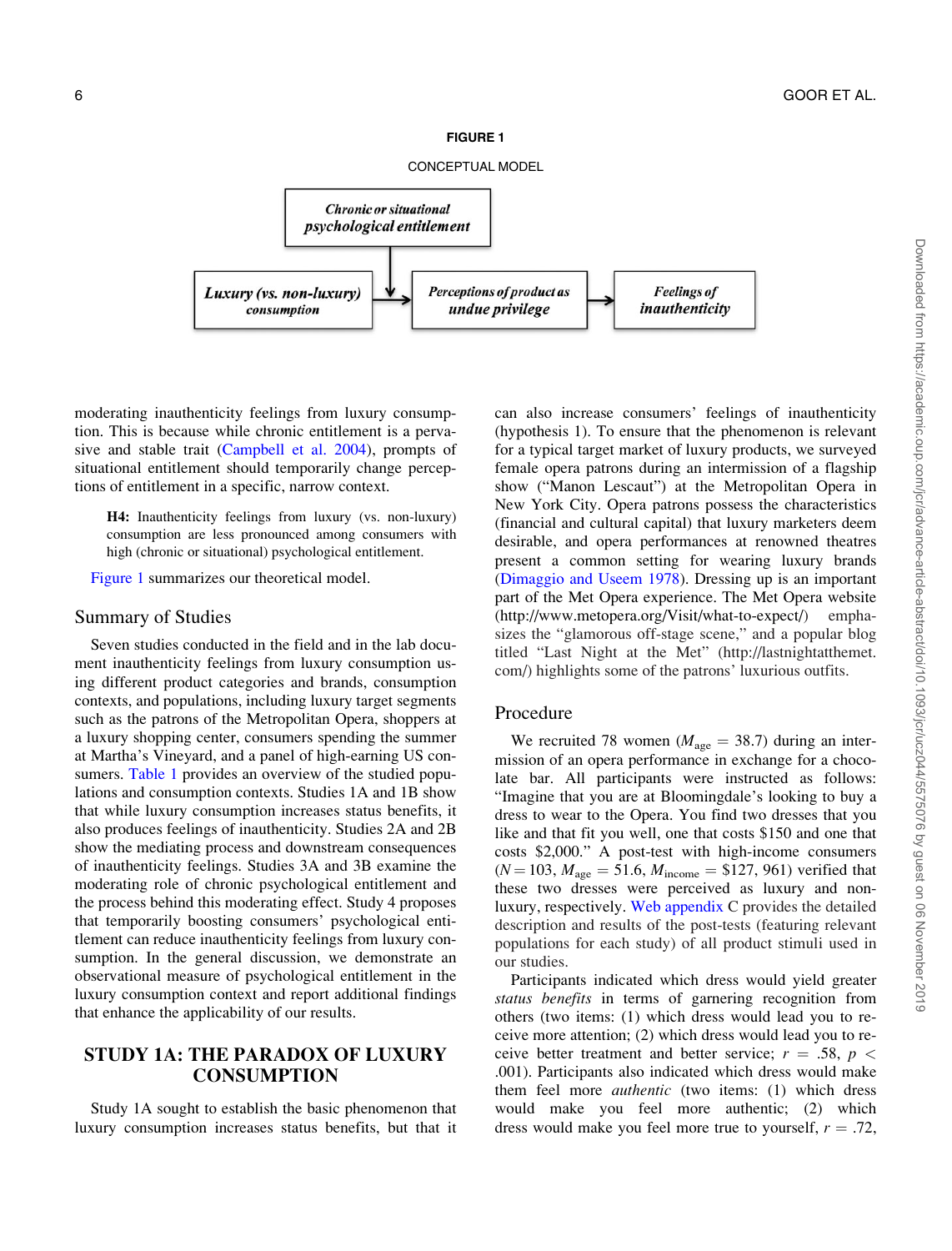OVERVIEW OF POPULATIONS AND CONSUMPTION CONTEXTS EXAMINED IN EACH STUDY

<span id="page-6-0"></span>

| Study                                                   | Unit of analysis                                         | IV: Luxury vs. non-luxury                                                                         | <b>DVs</b>                                        | Mediation, moderation                                                                                                                          |
|---------------------------------------------------------|----------------------------------------------------------|---------------------------------------------------------------------------------------------------|---------------------------------------------------|------------------------------------------------------------------------------------------------------------------------------------------------|
| Pilot (reported in the<br>Theory section)               | Consumers on the Upper<br>East Side in New York          | Interviews about past lux-<br>ury consumption                                                     | Self-inauthenticity                               |                                                                                                                                                |
| Study 1A                                                | Patrons of the Metropolitan<br>Opera in New York         | Luxury vs. non-luxury<br>dress to wear to the<br>opera                                            | Self-inauthenticity<br>Status benefits            |                                                                                                                                                |
| Study 1B                                                | Shoppers at a luxury shop-<br>ping center                | Gold-plated vs. metallic<br>iPhone cover (engaging<br>with a real luxury<br>product)              | Self-inauthenticity                               |                                                                                                                                                |
| Study 2A                                                | Consumers spending the<br>summer at Martha's<br>Vineyard | Luxury (Hermes) vs. non-<br>luxury (Zara) beach<br>towel                                          | Self-inauthenticity                               | Mediation by perceptions of product<br>as undue privilege                                                                                      |
| Study 2B                                                | Adults of legal drinking age                             | Luxury (Dom Perignon) vs.<br>non-luxury (Costco)<br>champagne                                     | Self-inauthenticity<br>Downstream<br>consequences | Serial mediation of downstream con-<br>sequences by perceptions of prod-<br>uct as undue privilege and self-<br>inauthenticity                 |
| Study 3A                                                | Lab participants reflecting<br>on their past purchases   | Recalled past luxury vs.<br>non-luxury consumption                                                | Self-inauthenticity                               | Moderation by chronic psychological<br>entitlement                                                                                             |
| Study 3B                                                | Qualtrics panelists with<br>high income (over<br>\$100K) | Luxury (Tiffany) vs. non-<br>luxury (Pandora)<br>necklace                                         | Self-inauthenticity                               | Moderation by chronic psychological<br>entitlement<br>Moderated mediation by perceptions<br>of product as undue privilege                      |
| Study 4                                                 | Online respondents                                       | Luxury vs. non-luxury<br>restaurant                                                               | Self-inauthenticity                               | Moderation by context in which con-<br>sumers should feel more entitled<br>Moderated mediation by perceptions<br>of product as undue privilege |
| Follow-up<br>(reported in<br>the general<br>discussion) | Shoppers entering a flag-<br>ship Louis Vuitton store    | Observational study examining<br>objective manifestations of chronic<br>psychological entitlement |                                                   | Correlation between observed psy-<br>chological entitlement and ob-<br>served luxury consumption                                               |

 $p < .001$ ) on three-point scales (1 = non-luxury dress,  $2 =$  equal for both dresses,  $3 =$  luxury dress). One participant did not complete the better treatment item and two participants did not complete the authenticity and true-toself items, which left us with slightly different degrees of freedom across measures.

We also asked participants whether they were visiting New York City to control for the possibility that New York visitors feel differently about luxury from residents. We recorded the floor (one through six) on which the data for each participant was collected as a proxy for participants' affluence (since seats on lower floors are more expensive).

## Results

We recoded participants' dress preferences on each of the four items, such that 1 represented preference for a luxury dress, 0 represented indifference between the two dresses, and –1 represented preference for a non-luxury dress. This way, a positive mean for an item would reflect preference for a luxury (over a non-luxury) dress on that item, and a negative mean would reflect preference for a non-luxury (over a luxury) dress on that item. We

conducted t-tests to compare the mean of each measure to 0. The means of status benefits measures were significantly higher than 0 (attention item:  $M = .15$ ,  $t(77) = 2.17$ ,  $p =$ .03,  $d = .246$ ; special treatment and service item:  $M = .22$ ,  $t(76) = 3.12, p = .003, d = .356$ ; two-item index:  $r = .58$ ,  $p < .001, M = .19, t(77) = 2.97, p = .004, d = .336$ ) indicating that the luxury dress was significantly more likely than the non-luxury dress to be considered as generating status benefits. However, the means of self-authenticity measures were significantly lower than 0 (authenticity item:  $M = -.43$ ,  $t(75) = -.5.74$ ,  $p < .001$ ,  $d = -.658$ ; trueto-yourself item:  $M = -.55$ ,  $t(75) = -8.74$ ,  $p < .001$ ,  $d =$  $-1.003$ ; two-item index:  $r = .72$ ,  $p < .001$ ,  $M = -.49$ ,  $t(75)$  $= -7.64, p < .001, d = -.877$ , indicating that the luxury dress was significantly more likely than the non-luxury dress to decrease feelings of authenticity. Web appendix D includes further analyses of the data, including additional analyses demonstrating that the results hold when we control for floor (proxy for income) and locals (vs. visitors). In addition, in a follow-up study reported in [web appendix](https://academic.oup.com/jcr/article-lookup/doi/10.1093/jcr/ucz044#supplementary-data) E, we use a much larger and diverse panel of participants with respect to key demographics (income, gender) to test the effects of consumers' demographic characteristics more comprehensively.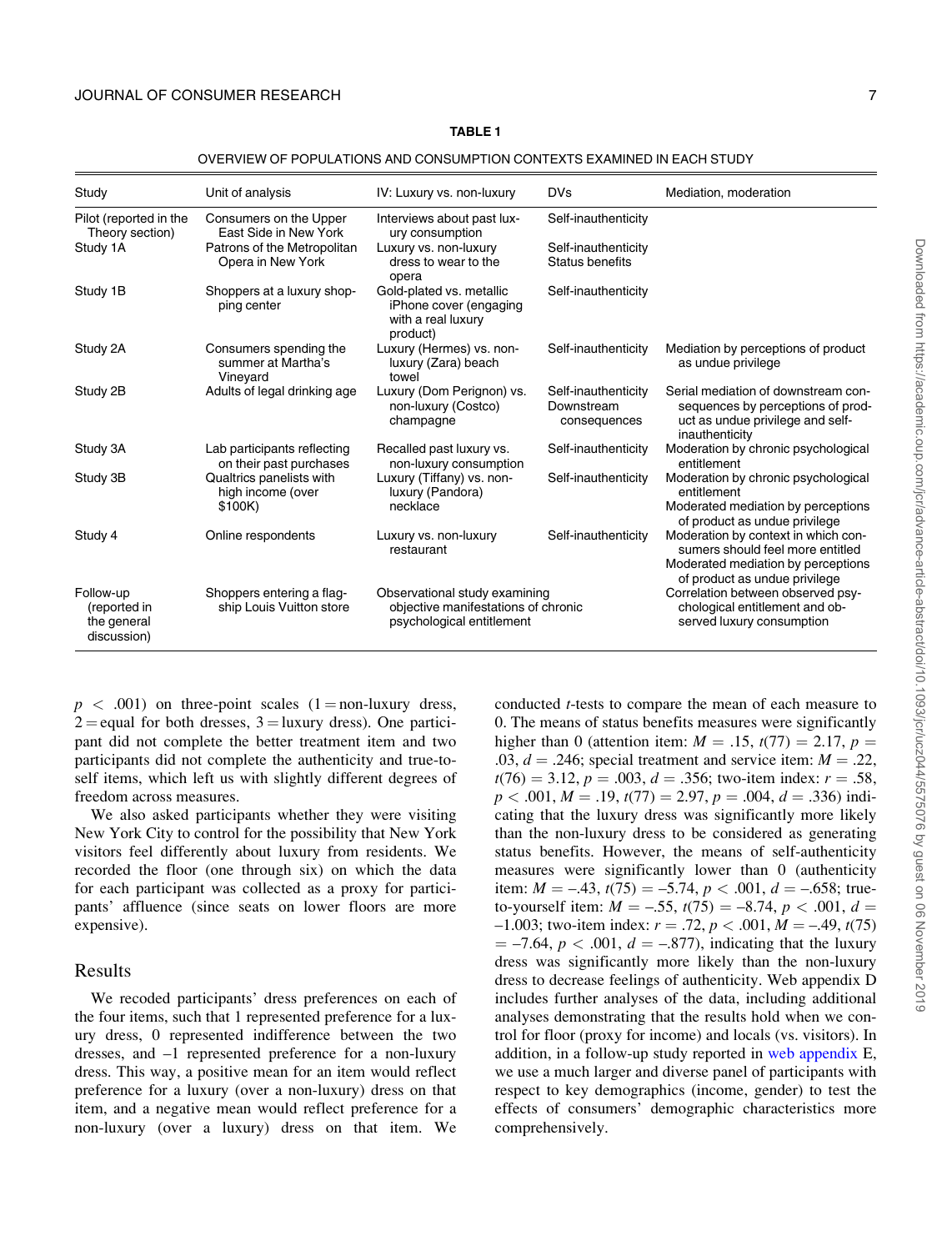## Discussion

Study 1A provided support for our hypothesis that luxury products, while improving consumers' status benefits (in terms of garnering recognition from others), may also increase consumers' feelings of inauthenticity (hypothesis 1), giving rise to the paradox of luxury consumption. It thereby demonstrates the tension arising from luxury consumption in a real-world setting.

Study 1B tests this phenomenon using a real luxury product in the field and a between-subjects manipulation of product type.

# STUDY 1B: TESTING THE PARADOX OF LUXURY CONSUMPTION WITH A REAL LUXURY PRODUCT IN THE FIELD

In study 1B, we sought to examine the effect of a real luxury product on feelings of inauthenticity. For this purpose, we used a gold-plated luxury iPhone cover made by an Italian brand La Mela, and we surveyed Apple customers while they were shopping in a luxury shopping center. Furthermore, we used a new five-item scale to measure feelings of inauthenticity.

## Procedure

We recruited 80 female iPhone owners inside and around a flagship Apple store in a luxury shopping area in a midsize US city. Participants completed the survey in exchange for a chocolate bar.

Compared to study 1A, we used a lower-ticket item as a stimulus and manipulated luxury between-subjects (rather than within-subjects). Participants were handed a phone cover by the brand La Mela, and they were asked to use it for several minutes. Participants in the luxury (vs. nonluxury) condition read: "La Mela is a brand of luxury goldplated (vs. a brand of metallic) phone covers. A La Mela phone cover costs \$320 (vs. \$20)." A post-test confirmed that these descriptions were perceived as luxury and nonluxury, respectively (see [web appendix](https://academic.oup.com/jcr/article-lookup/doi/10.1093/jcr/ucz044#supplementary-data) C).

While using the La Mela cover, participants indicated the extent to which they felt inauthentic using the cover on a five-item scale (authentic\*, honest\*, true to myself\*, fake, like an impostor; from  $1 =$  "not at all" to  $7 =$  "very much"; Cronbach's  $\alpha = .78$ ,  $M = 4.37$ , SD = 1.35).

## Results and Discussion

An ANOVA on feelings of inauthenticity with the luxury manipulation as a fixed factor revealed a significant effect  $(F(1, 78) = 14.881, p < .001, \eta_p^2 = .160)$ , confirming that using the luxury phone cover increased feelings of inauthenticity ( $M = 4.90$ , SD = 1.18) compared to using the non-luxury phone cover  $(M = 3.83, SD = 1.30, d = .862)$ (hypothesis 1). Study 1B thus corroborated the findings of study 1A that luxury consumption increases feelings of inauthenticity using a real luxury item.

Studies 2A and 2B build on the findings of studies 1A and 1B about the effect of luxury consumption on inauthenticity feelings, and they seek to test the psychological process behind this effect using a relevant population in the field (study 2A) and a controlled setting (study 2B).

# STUDY 2A: PSYCHOLOGICAL PROCESS

The goal of study 2A was to investigate the psychological mechanism underlying the paradox of luxury consumption (hypothesis 2). We predicted that luxury would make consumers feel inauthentic because it may be perceived as an undue privilege. To test the phenomenon with a relevant population of luxury consumers in yet another context, we surveyed consumers at a luxurious vacation destination, Martha's Vineyard.

# Procedure

One hundred ten consumers (68% female;  $M_{\text{age}} = 41.5$ ) who were spending the summer at Martha's Vineyard completed the study and were given a chocolate bar to thank them for participation. The island of Martha's Vineyard is located next to Cape Cod in Massachusetts, and it is considered to be an affluent summer colony, which is home to upper-class resorts and estates. We recruited male and female adult consumers on the island in various public spaces including the beach, the harbor, promenades, parks, restaurants, bars, cafés, and shopping areas. Across the island there is a variety of stores that sell beach accessories; therefore, the study examined the purchase of a beach towel at a Martha's Vineyard store.

Participants were given a description of two beach towels: a Hermès beach towel (\$250) and a Zara beach towel (\$25). Consumers indicated how inauthentic they would feel using each towel, using the five-item scale from study 1B ( $\alpha = .78$ ,  $M = 4.00$ , SD = 1.45). They also indicated the degree to which they perceived the luxury and the nonluxury towel as an undue privilege, using a two-item scale ("I would feel unworthy of the product" and "Using the product would make me question whether or not I really deserve it"; from  $1 =$  "strongly disagree" to  $7 =$  "strongly" agree";  $r = .75$ ,  $p < .001$ ,  $M = 2.34$ , SD = 1.49). Two responses were missing on the undue privilege scale for Hermès, and one response was missing on the undue privilege scale for Zara, which left us with slightly different degrees of freedom across measures.

## Results

Feelings of Inauthenticity. We conducted an \* Reverse-scaled. ANOVA on feelings of inauthenticity with product (luxury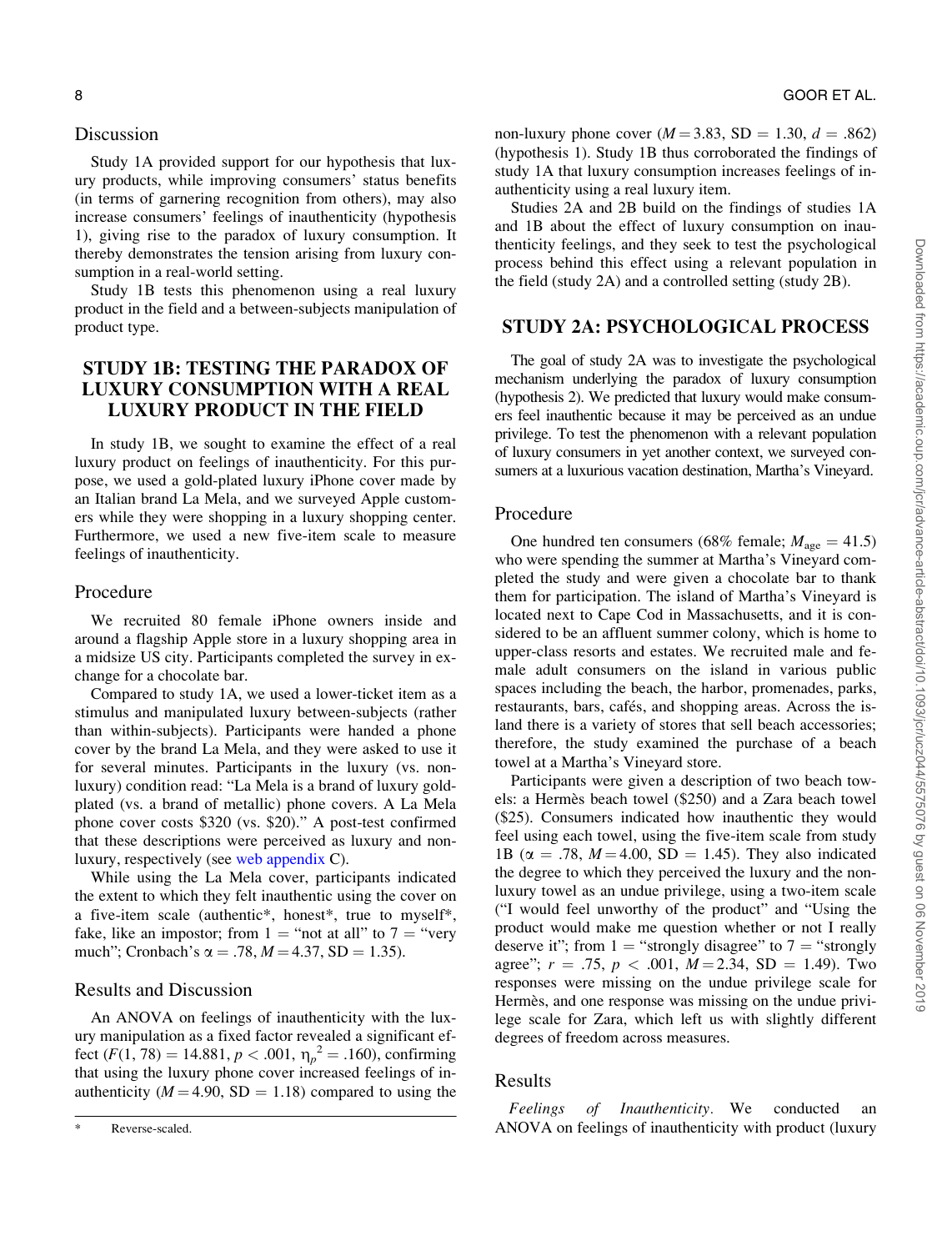vs. non-luxury) as a within-subjects factor. The results revealed a significant effect of luxury (vs. non-luxury) product  $(F(1, 109) = 51.05, p < .001, \eta_p^2 = .319)$ : Inauthenticity feelings were higher for the luxury product  $(M = 4.60, SD = 1.43)$  compared to the non-luxury product  $(M = 3.39, SD = 1.18, d = .926).$ 

Process. An ANOVA on perceptions of the product as an undue privilege, with product as a within-subjects factor, revealed a significant effect of luxury (vs. non-luxury)  $(F(1, 107) = 27.75, p < .001, \eta_p^2 = .206)$ : consumers were more likely to perceive the luxury product as an undue privilege ( $M = 2.79$ , SD = 1.68) compared to the nonluxury product  $(M = 1.90, SD = 1.11, d = .627)$ . (Although these results were significant in the predicted direction, the overall means were low, possibly because of the unique sample of very affluent consumers. In the next study, we examine this pattern with a different population, and while the pattern is very similar, the overall means are higher.)

A mediation analysis (model 4 in PROCESS within SPSS with 10,000 Bootstrap samples and 95% biascorrected intervals, [Hayes 2013\)](#page-18-0) confirmed that consumers' perceptions of the product as an undue privilege mediated the effect of luxury (vs. non-luxury) consumption on feelings of inauthenticity ( $a \times b = .1015$ , SE = .0587, 95%  $CI = [.0055, .2420]$ .

## Discussion

Study 2A provided further evidence that luxury (vs. nonluxury) consumption increases feelings of inauthenticity in the field (hypothesis 1). Importantly, the study showed that this happens because luxury (vs. non-luxury) products are perceived as an undue privilege (hypothesis 2). In study 2B, we examine the psychological process behind inauthenticity feelings more comprehensively, in a more controlled setting with an experiential luxury purchase.

# STUDY 2B: DOWNSTREAM **CONSEQUENCES**

In study 2B, we pursued three goals. First, we sought to replicate the mediating process found in study 2A (hypothesis 2). Since study 2A was conducted in the field, it included a short measure of the mediator. In this study, we used additional items in order to measure the mediator more comprehensively. Second, we sought to replicate the phenomenon using a perishable product category champagne. Third, we sought to investigate the downstream consequences of inauthenticity feelings from luxury consumption for confident behavior (hypothesis 3). We predicted that luxury consumption would decrease consumers' likelihood to behave confidently because it would make them feel inauthentic.

## Procedure

We surveyed 198 adults of legal drinking age (32% female;  $M_{\text{age}} = 35.5$ ) in exchange for financial compensation on Amazon Mechanical Turk (MTurk). Participants were randomly assigned to two conditions. All participants imagined they moved to a new neighborhood and were throwing a housewarming party at which they were going to serve champagne. Participants read they were either going to serve luxury champagne by Dom Perignon or nonluxury champagne by Kirkland from Costco.

To measure downstream consequences of inauthenticity feelings for confident behavior, participants indicated how likely they would be to do the following at the party  $(1 =$ "definitely no" to 7 = "definitely yes"; 7 items,  $\alpha = .89$ ;  $M = 4.38$ , SD = 1.52): stand up for themselves if someone undermines them, lead a conversation in a group, make sure they are being heard in a conversation, express their opinions, admit if they don't understand something and ask for clarification, speak up if someone is being inconsiderate, and express unpopular opinions. Then, participants indicated their feelings of inauthenticity using the five-item scale ( $\alpha$  = .94,  $M = 3.60$ , SD = 1.77).

Finally, to measure our mediator (perceptions of the product as an undue privilege), we used a four-item scale (two items from study 2A and two additional items: "I would feel unworthy of the champagne," "Serving the champagne would make me question whether or not I really deserve it," "I associate the champagne with an undue privilege," "The champagne symbolizes excessive privilege"; 1 = "strongly disagree" to 7 = "strongly agree";  $\alpha$  $= .84$ ;  $M = 2.77$ , SD  $= 1.45$ ). To verify the discriminant validity of undue privilege perceptions from inauthenticity feelings, we conducted exploratory and confirmatory factor analyses on inauthenticity and the complete scale of undue privilege. The results confirmed that the items pertaining to the two scales loaded on separate factors (undue privilege:  $\alpha = .84$ ; inauthenticity:  $\alpha = .94$ ), and that a twofactor structure fit the data better than a one-factor structure  $(\chi^2 = 279.34, p < .001$ ; [Carter 2016\)](#page-18-0). The items shared more variance with their respective factors (undue privilege: average variance extracted  $(AVE) = .74$ ; inauthenticity:  $AVE = .57$ ) than the two factors shared with each other  $(AVE = .12)$  [\(Fornell and Larcker 1981](#page-18-0)). This confirmed that undue privilege perceptions are related to, but discriminant from, inauthenticity feelings. One response was missing on the confidence scale, which left us with slightly different degrees of freedom across measures.

# Results

Feelings of Inauthenticity. We conducted an ANOVA on feelings of inauthenticity with product (luxury vs. nonluxury) as a fixed factor. As seen in [figure 2,](#page-9-0) there was a significant effect of luxury (vs. non-luxury) product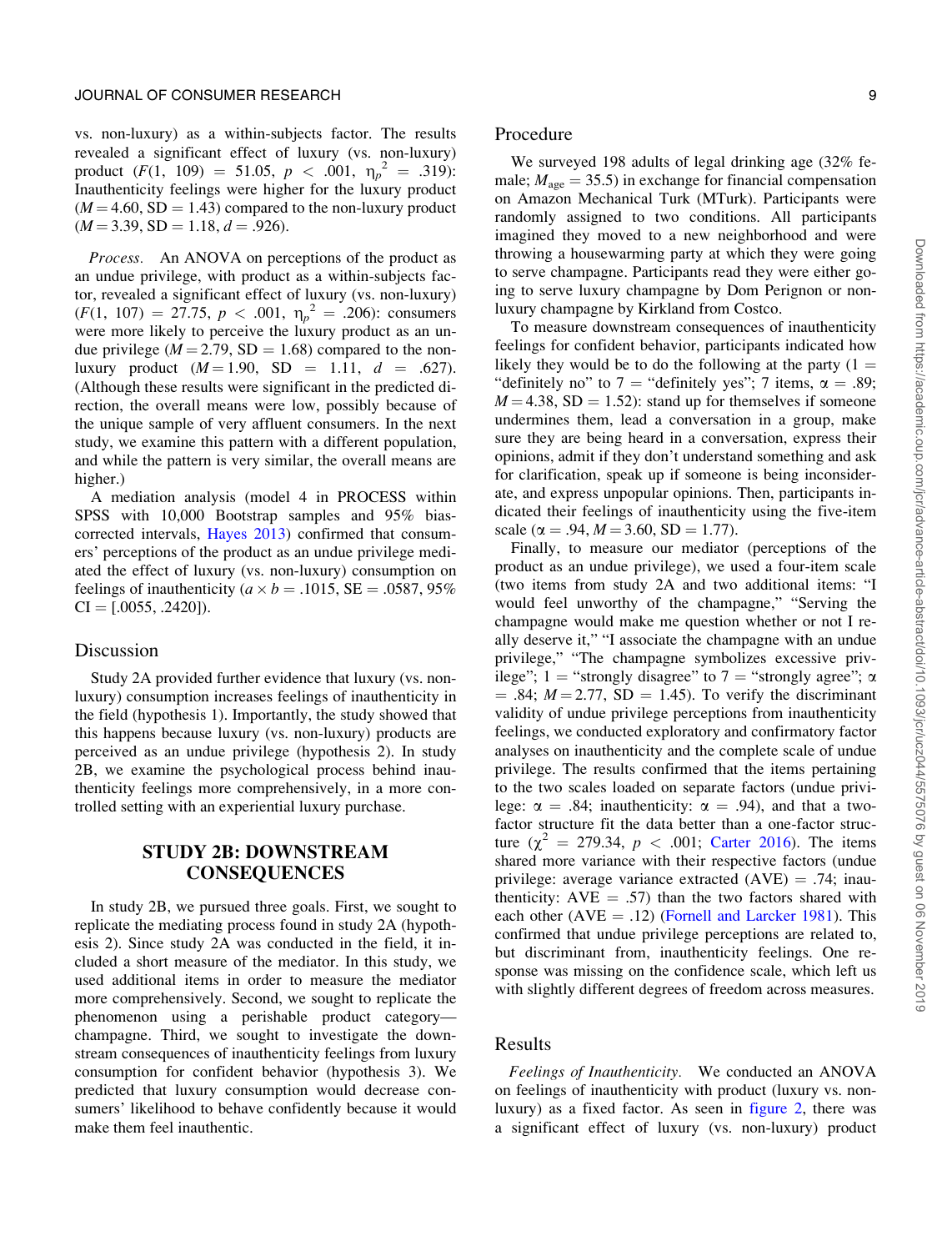#### FIGURE 2

<span id="page-9-0"></span>



 $(F(1, 196) = 25.796, p < .001, \eta_p^2 = .116)$ : inauthenticity feelings were higher for the luxury product  $(M = 4.20, SD)$  $= 1.85$ ) than the non-luxury product ( $M = 2.99$ , SD =  $1.47, d = .722$ ).

Mediator: Undue Privilege. A similar ANOVA on perceptions of the product as an undue privilege, with product as a fixed factor, revealed a significant effect  $(F(1, 196))$  = 93.191,  $p < .001$ ,  $\eta_p^2 = .322$ ): perceptions of undue privilege were higher for the luxury product ( $M = 3.59$ , SD = 1.43) compared to the non-luxury product  $(M = 1.94, SD)$  $= .90, d = 1.372$ .

Downstream Consequences: Confident Behavior. A similar ANOVA on consumers' confident behavior, with product as a fixed factor, revealed a significant effect  $(F(1,$ 195) = 6.611,  $p = .011$ ,  $\eta_p^2 = .033$ ): the luxury product decreased confident behavior in social settings  $(M = 4.10,$  $SD = 1.57$  compared to the non-luxury product  $(M = 4.65, SD = 1.42, d = -.366).$ 

Process. A serial mediation analysis (model 6 in PROCESS within SPSS with 10,000 Bootstrap samples and 95% bias-corrected intervals, [Hayes 2013](#page-18-0)) confirmed that product perceptions of undue privilege mediated the

effect of luxury (vs. non-luxury) on feelings of inauthenticity, which, in turn, translated to consumers' less confident behavior and well-being  $(a \times b = -.1686, SE = .0764,$ 95% CI =  $[-.3351, -.0332]$ . Perceptions of undue privilege alone ( $a \times b = .2603$ , SE = .1741, 95% CI = [-.0896, .5944]) as well as feelings of inauthenticity alone ( $a \times b =$  $-.0706$ , SE =  $.0611$ , 95% CI =  $[-.2162, .0243]$  did not mediate the effect of luxury (vs. non-luxury) on consumers' less confident behavior.

# Discussion

Study 2B was conducted in a controlled environment and thus provided further evidence that luxury (vs. non-luxury) consumption increases feelings of inauthenticity because it is perceived as an undue privilege (hypothesis 2). Importantly, the study showed that this phenomenon leads consumers to be less confident and therefore decreases their well-being (hypothesis 3). The next studies examine the characteristics of consumers (studies 3A and 3B: chronic psychological entitlement) and situations (study 4: situational psychological entitlement) that may moderate inauthenticity feelings form luxury consumption.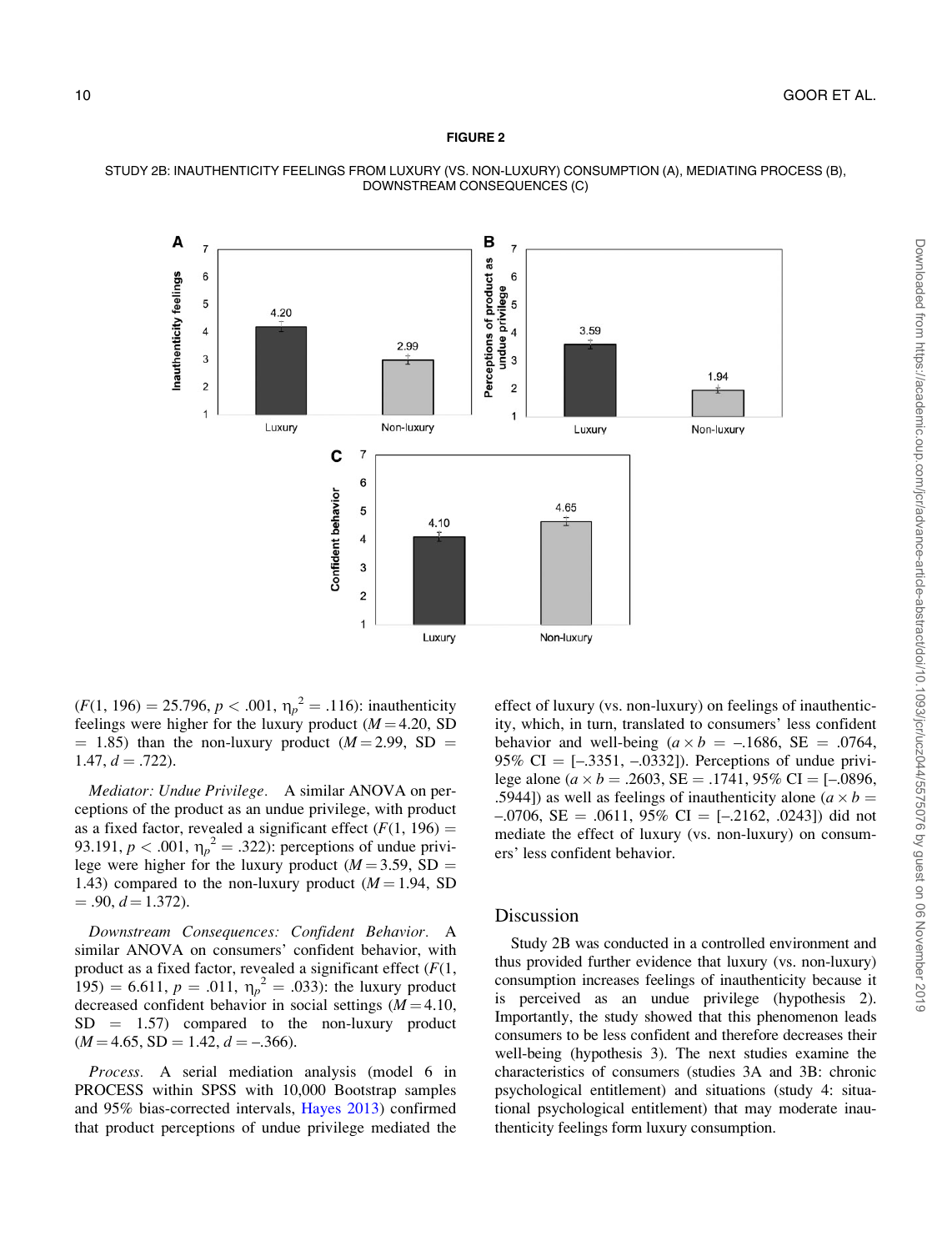# STUDY 3A: MODERATING ROLE OF CHRONIC PSYCHOLOGICAL ENTITLEMENT

Study 3A had two goals. First, to complement the manipulations of luxury (vs. non-luxury) consumption used in our previous studies (price, brand, product description), and to make the product experience even more relevant, in study 3A we asked participants to recall a personal experience with a luxury product that they actually owned. This ensured that the luxury experience was meaningful to all participants. Second, we measured consumers' chronic psychological entitlement using an individual difference scale [\(Campbell et al.](#page-18-0) [2004](#page-18-0)). Consistent with hypothesis 4, we predicted that inauthenticity feelings from luxury consumption would be less pronounced among consumers with high chronic psychological entitlement. We did not expect chronic psychological entitlement to impact consumers' inauthenticity feelings from non-luxury consumption (hypothesis 4).

## Procedure

Three hundred eighty-five respondents (58% female;  $M_{\text{age}}$ )  $=$  30.1) were recruited through the behavioral lab of a large private US university. Lab participation is open to the university's students and community members. Participants completed the survey as part of a one-hour session and received \$20 for participation in a series of unrelated studies. Participants were randomly assigned to one of two conditions (luxury vs. non-luxury). In the luxury (vs. non-luxury) condition, participants read: "Please recall a situation in the past in which you wore in public a very expensive luxury (vs. a relatively inexpensive basic) clothing item or accessory."

After recalling and describing the product experience, participants indicated the extent to which they felt inauthentic wearing the product on a five-item scale from our prior studies ( $\alpha = .81$ ,  $M = 2.76$ , SD = 1.24; one response was missing on the inauthenticity scale). Finally, participants completed the nine-item psychological entitlement scale from the literature ([Campbell et al. 2004](#page-18-0); e.g., "I feel entitled to more of everything," "I demand the best because I'm worth it," "Great things should come to me," and "If I were on the Titanic, I would deserve to be on the first lifeboat!"; from  $1 =$  "strongly disagree" to  $7 =$  "strongly agree";  $\alpha = .89, M = 3.28, SD = 1.21$ .

## Results

First, we conducted an ANOVA on feelings of inauthenticity with product (luxury vs. non-luxury) as a fixed factor. The results revealed a significant effect of luxury (vs. non-luxury) product  $(F(1, 382) = 25.90, p < .001, \eta_p^2 = .064)$ : replicating the results of our prior studies, inauthenticity feelings were higher for the luxury product ( $M = 3.07$ , SD = 1.36) than the non-luxury product ( $M = 2.45$ , SD = 1.02,  $d = .518$ ).

#### FIGURE 3

#### STUDY 3A: CHRONIC PSYCHOLOGICAL ENTITLEMENT MODERATES THE EFFECT OF LUXURY (VS. NON-LUXURY) CONSUMPTION ON FEELINGS OF INAUTHENTICITY



We then regressed the feelings of inauthenticity on product (.5 for luxury, –.5 for non-luxury), mean-centered chronic psychological entitlement, and their interaction. The results revealed a significant positive coefficient of product  $(b = .64, t = 5.32, p < .001, 95\% \text{ CI} = [.404, .879])$  indicating that people felt more inauthentic from wearing luxury than non-luxury, consistent with the ANOVA results and supporting hypothesis 1. The coefficient of entitlement was significant and negative ( $b = -.10$ ,  $t = -2.10$ ,  $p = .036$ , 95% CI =  $[-.202, -.007]$ ), indicating that chronically entitled individuals felt less inauthentic. Importantly, the coefficient of the product  $\times$  psychological entitlement interaction was significant and negative ( $b = -.33$ ,  $t = -3.31$ ,  $p = .001$ , 95% CI =  $[-.524, -.133]$ , consistent with hypothesis 4. Chronic psychological entitlement predicted feelings of inauthenticity in the luxury condition ( $b = -.27$ ,  $t = -3.46$ , p  $= .001, 95\% \text{ CI} = [-.422, -.116]$ , but it had no influence on feelings of inauthenticity in the non-luxury condition (b  $= .06, t = .97, p = .33,95\% \text{ CI} = [-.062, .182]).$ 

The floodlight (Johnson-Neyman) analysis [\(Spiller et al.](#page-19-0) [2013\)](#page-19-0) showed that luxury (vs. non-luxury) consumption increased inauthenticity feelings among individuals who scored 4.29 or lower on the 1–7 psychological entitlement scale  $(b<sub>m</sub>)$  $= .31$ , SE  $= .16$ ,  $t = 1.97$ ,  $p = .05$ ), but it did not impact authenticity feelings among chronically entitled individuals who scored higher than 4.29 on the psychological entitlement scale. These findings confirmed our prediction (hypothesis 4) that feelings of authenticity from luxury consumption are less pronounced among individuals with high chronic psychological entitlement. Figure 3 summarizes the results.

## Discussion

Study 3A supported our hypothesis that consumers' chronic psychological entitlement—that is, the inherent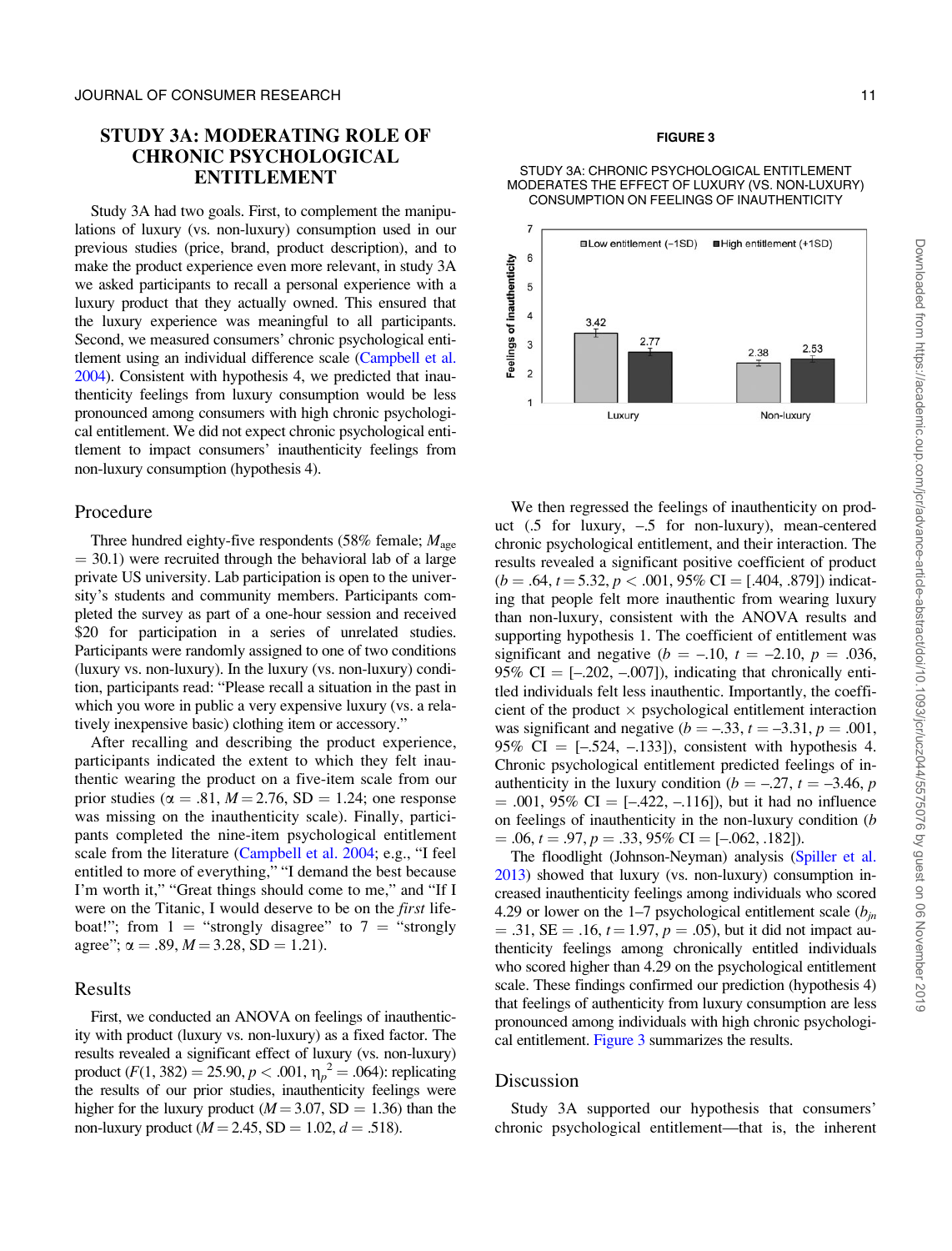belief that one is special and should receive more resources and praise than others—attenuates the effect of luxury consumption on feelings of inauthenticity (hypothesis 4) using participants' own definitions and relevant experiences of luxury. As expected, in the non-luxury condition, there was no effect of chronic psychological entitlement on feelings of inauthenticity. Furthermore, consistent with our interviews, study 3A showed that inauthenticity feelings arise in response to actual (past), not just predicted, luxury consumption. Study 3B builds on these findings to examine whether the moderating effect of chronic psychological entitlement would also emerge in a sample of affluent consumers and to test the underlying psychological process.

## STUDY 3B: MODERATED MEDIATION

The goal of study 3B was to test our entire conceptual model (mediation by perceptions of undue privilege, moderation by chronic psychological entitlement) in a sample of high-income consumers who would represent a relevant target market for luxury brands.

## Procedure

We surveyed a Qualtrics panel consisting of 214 US women ( $M_{\text{age}} = 50.3$ ) with a household income exceeding \$100,000 per year ( $M = $127,583$ , SD = \$19,526).

Since the study took place before New Year's Eve, participants read that they were invited to a New Year's Eve dinner and purchased a necklace to wear at the dinner. In the luxury (vs. non-luxury) condition, they imagined wearing a Tiffany & Co. (vs. Pandora) necklace that cost \$1,000 (vs. \$100). While reading, participants saw a picture of a Tiffany & Co. (vs. a Pandora) store and a picture of a necklace (held identical across conditions). Participants indicated the extent to which they would feel inauthentic wearing the necklace, using the five-item scale from prior studies ( $\alpha = .91$ ,  $M = 3.18$ , SD = 1.66). Participants also indicated the extent to which they perceive the necklace as an undue privilege, using the four-item scale from study 2B ("I would feel unworthy of the necklace," "Wearing the necklace would make me question whether or not I really deserve it," "I associate the necklace with an undue privilege," and "The necklace symbolizes excessive privilege";  $\alpha = .85$ ,  $M = 2.66$ , SD = 1.38). At the end of the study participants completed the nine-item psychological entitlement scale from the literature used in study 3A ([Campbell et al. 2004;](#page-18-0)  $\alpha$  $= .89, M = 3.31, SD = 1.10.$ 

## Results

Feelings of Inauthenticity. First, we conducted an ANOVA on feelings of inauthenticity with product (luxury vs. non-luxury) as a fixed factor. The results revealed a significant effect of luxury (vs. non-luxury) product  $(F(1, 212) = 5.243, p = .023, \eta_p^2 = .024$ : Consistent with our prior studies, inauthenticity feelings were higher for the luxury product  $(M = 3.44, SD = 1.86)$  than the nonluxury product ( $M = 2.92$ , SD = 1.42,  $d = .313$ ).

Second, we regressed the feelings of inauthenticity on product (.5 for luxury, –.5 for non-luxury), mean-centered chronic psychological entitlement, and their interaction. The results revealed a significant positive coefficient of product ( $b = .65$ ,  $t = 2.97$ ,  $p = .003$ , 95% CI = [.219, 1.086]), confirming our ANOVA results, and a significant negative coefficient of psychological entitlement ( $b =$  $-36$ ,  $t = -3.62$ ,  $p < .001$ ,  $95\%$  CI  $= [-560, -165]$ ) indicating that chronically entitled individuals generally felt less inauthentic. Importantly, the coefficient of the product  $\times$  psychological entitlement interaction was significant and negative ( $b = -.45$ ,  $t = -2.23$ ,  $p = .027$ , 95% CI = [–.841, –.052]), consistent with hypothesis 4. Chronic psychological entitlement predicted feelings of inauthenticity in the luxury condition ( $b = -.59$ ,  $t = -3.89$ ,  $p < .001$ , 95% CI =  $[-.884, -.287]$ , but it had no influence on feelings of inauthenticity in the non-luxury condition ( $b =$  $-14$ ,  $t = -1.07$ ,  $p = .29$ , 95% CI  $= [-0.397, 0.119]$ .

Third, a floodlight (Johnson-Neyman) analysis ([Spiller](#page-19-0) [et al. 2013\)](#page-19-0) showed that luxury (vs. non-luxury) consumption increased inauthenticity feelings among chronically unentitled individuals who scored 3.73 or lower on the 1–7 psychological entitlement scale ( $b_{in} = .47$ , SE = .24,  $t = 1.97$ ,  $p = .05$ ), but it did not impact authenticity feelings among entitled individuals who scored higher than 3.73 on the psychological entitlement scale. These findings confirmed our prediction (hypothesis 4) that feelings of inauthenticity from luxury consumption are less pronounced among individuals with high chronic psychological entitlement.

Process. First, an ANOVA on perceptions of the product as an undue privilege, with product (luxury vs. nonluxury) as a fixed factor, revealed a significant effect of the luxury (vs. non-luxury) product  $(F(1, 212) = 32.32, p <$ .001,  $\eta_p^2 = .132$ ). As in studies 2A, 2B, and 3A, perceptions of undue privilege were higher for the luxury product  $(M = 3.16, SD = 1.35)$  than the non-luxury product  $(M = 2.16, SD = 1.22, d = .777).$ 

Second, we regressed perceptions of undue privilege on product (.5 for luxury, –.5 for non-luxury), mean-centered chronic psychological entitlement, and their interaction. The results revealed a significant positive coefficient of product ( $b = 1.03$ ,  $t = 5.86$ ,  $p < .001$ , 95% CI = [-.687, 1.383]), confirming our ANOVA results, and a nonsignificant coefficient of entitlement ( $b = -.09$ ,  $t = -1.11$ ,  $p = .268, 95\% \text{ CI} = [-.248, .069]$ . Importantly, the coefficient of the product  $\times$  psychological entitlement interaction was significant and negative ( $b = -.37$ ,  $t = -2.28$ ,  $p =$ .024, 95% CI =  $[-.684, -.049]$ ). Chronic psychological entitlement predicted perceptions of undue privilege in the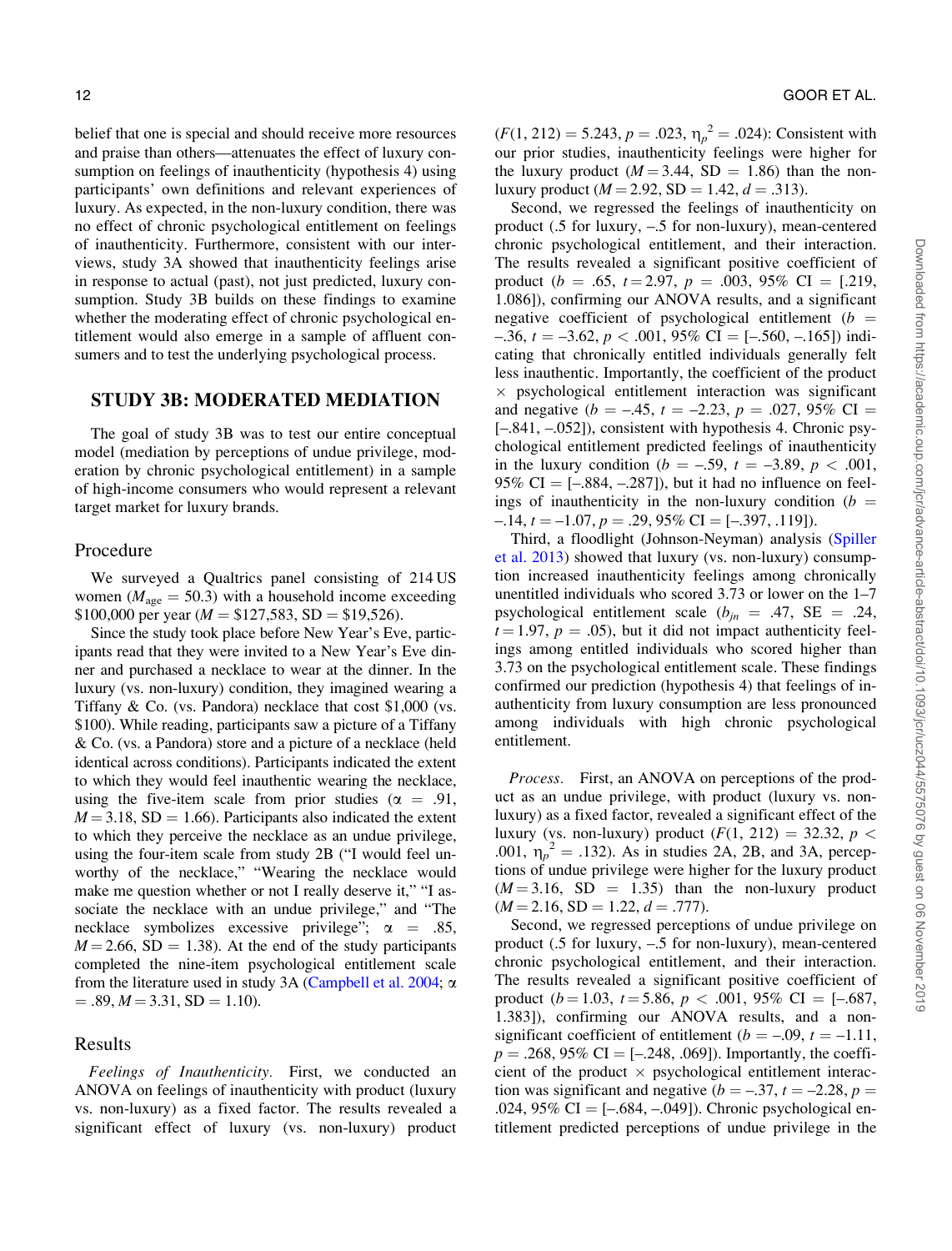luxury condition ( $b = -.27$ ,  $t = -2.38$ ,  $p = .019$ , 95% CI =  $[-.500, -0.046]$ , but it had no influence in the non-luxury condition ( $b = .09$ ,  $t = .83$ ,  $p = .407$ , 95% CI = [-.129, .317]).

Third, a floodlight (Johnson-Neyman) analysis ([Spiller](#page-19-0) [et al. 2013](#page-19-0)) showed that luxury (vs. non-luxury) consumption increased perceptions of the product as an undue privilege among individuals who scored 4.63 or lower on the 1– 7 psychological entitlement scale ( $b_{in} = .55$ , SE = .28,  $t = 1.97$ ,  $p = .05$ ), but it had no impact among chronically entitled individuals who scored higher than 4.63 on the psychological entitlement scale.

Finally, to test whether perceptions of undue privilege explained feelings of inauthenticity from luxury consumption, we conducted a moderated mediation analysis (model 7 in PROCESS with 10,000 Bootstrap samples and 95% bias-corrected intervals, [Hayes 2013\)](#page-18-0). The results revealed a significant index of moderated mediation ( $a \times b$  =  $-0.2182$ , SE = .0987, 95% CI =  $[-0.4162, -0.0302]$ . The indirect effect of chronic psychological entitlement on inauthenticity feelings through perceptions of undue privilege was significant in the luxury condition ( $a \times b = -1624$ , SE  $= .0737, 95\% \text{ CI} = [-.3036, -.0153]$ . However, this indirect effect was not significant in the non-luxury condition  $(a \times b = .0559, SE = .0595, 95\% \text{ CI} = [-.0584, .1798]).$ Therefore, chronic psychological entitlement reduced inauthenticity feelings from luxury consumption because it lowered perceptions of the product as an undue privilege. However, as expected, psychological entitlement did not impact consumers' inauthenticity feelings or perceptions of undue privilege in the non-luxury condition. Figure 4 summarizes the results.

#### Discussion

Study 3B provides support for our entire conceptual model (moderation by psychological entitlement, mediation by perceptions of undue privilege). By demonstrating the role of chronic psychological entitlement among highincome consumers, this study also helps to identify a segment of consumers who may feel inauthentic with luxury even though they could potentially afford it. Furthermore, by showing that psychological entitlement impacts selfauthenticity only when consuming luxury, and not when consuming non-luxury, studies 3A and 3B highlight the distinction between psychological entitlement and selfauthenticity. In the general discussion, we further elaborate on the construct of chronic psychological entitlement, how it relates to other relevant variables (demographics such as income, self-esteem), and how well it predicts inauthenticity feelings from luxury consumption compared to these variables. Furthermore, in a follow-up study described in the general discussion, we propose an observational method to objectively identify psychologically entitled and unentitled consumers.

#### FIGURE 4

#### STUDY 3B: CHRONIC PSYCHOLOGICAL ENTITLEMENT MODERATES THE EFFECT OF LUXURY (VS. NON-LUXURY) CONSUMPTION ON FEELINGS OF INAUTHENTICITY (A) AND PERCEPTIONS OF PRODUCT AS UNDUE PRIVILEGE (B)



Index of moderated mediation:  $a \times b = -2182$ , SE = .0970, 95% CI = [-.4125, –.0288].

Indirect effect of psychological entitlement via perceptions of product as undue privilege:

• Luxury condition:  $a \times b = -.1624$ . SE = .0734, 95% CI = [-.3018, -.0119].

• Non-luxury condition:  $a \times b = 0.0559$ , SE = .0593, 95% CI = [-0.0572, .1752].

# STUDY 4: MODERATING ROLE OF SITUATIONAL ENTITLEMENT

In study 4, we pursued three goals. First, we sought to test our entire conceptual model (mediation by perceptions of undue privilege, moderation by situational psychological entitlement). Second, we sought to generalize the phenomenon to an experiential purchase—dining at a restaurant. Third, we examined whether inauthenticity feelings are attenuated in a situation that made consumers feel special and hence more entitled. Since the pervasive feeling that one is special fuels individuals' psychological entitlement ([Alsop 2008](#page-17-0); [Moeller et al. 2009](#page-19-0)), we expected that situations that boost consumers' feelings of being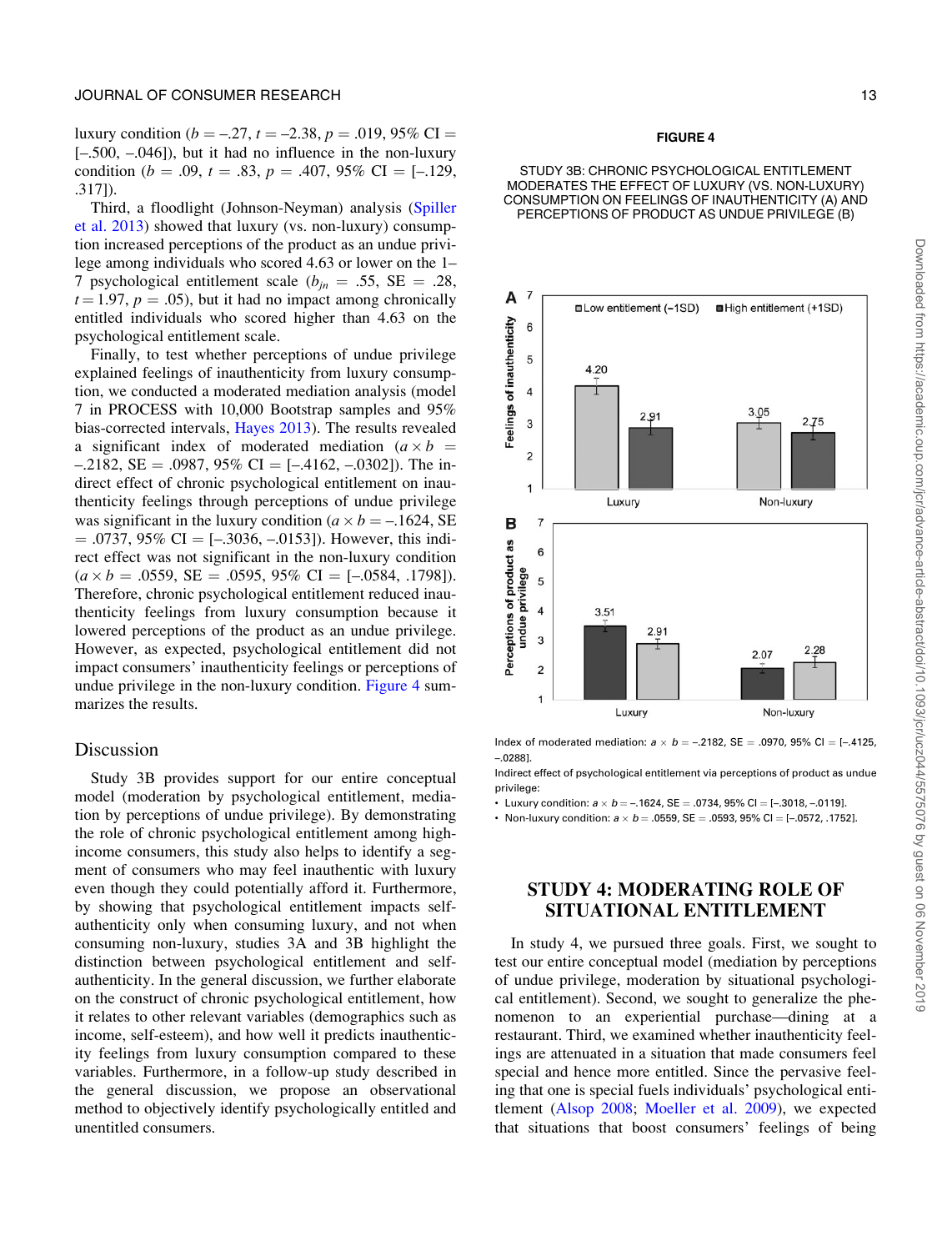special (hence their situational sense of entitlement) would lower inauthenticity feelings from luxury consumption (hypothesis 4).

## Procedure

We recruited 412 participants (49% female;  $M_{\text{age}} =$ 35.2) on MTurk for financial compensation. The study used a 2 (luxury vs. non-luxury)  $\times$  2 situational entitlement (birthday vs. control) between-subjects design. Participants imagined going out for dinner with friends to an Italian restaurant. In the luxury (vs. non-luxury) condition they read: "A dinner at this restaurant costs \$150 (vs. \$25) per person." To manipulate consumers' feelings of being special and boost situational entitlement, participants either additionally read that they were going to the restaurant to celebrate their birthday or they were not provided with this additional information (control).

A pretest ( $N = 200$ ,  $M_{\text{age}} = 36.8$ ) confirmed that entitlement (defined as feeling special; [Campbell et al. 2004](#page-18-0); single item:  $1 =$  "not at all" to  $7 =$  "very much") was higher in the birthday condition ( $M = 4.02$ , SD = 2.17) than in the control condition  $(M = 2.62, SD = 1.86, F(1, 195)$ 11.23,  $p < .001$ ,  $d = .697$ ) and deservingness (defined as earning a reward for effort or achievement; [Feather 2003;](#page-18-0) single item:  $1 =$  "not at all" to  $7 =$  "very much") was not  $(M = 3.67, SD = 1.86; M = 4.10, SD = 1.82$ , respectively;  $F(1, 195) = 1.86, p = .17, d = .237$ . The pretest included three additional conditions associated with objective deservingness (excellence: "you excelled in all the exams"; hard work: "you worked very hard all semester"; or both; [Kivetz and Simonson 2002\)](#page-19-0). The results showed that feelings of entitlement were higher in the birthday condition than in each of the three objective deservingness conditions (where  $Ms < 2.58$ ,  $ps < .001$ ,  $ds > .700$ ). In contrast, deservingness was lower in the birthday condition than in each of the three objective deservingness conditions (where  $Ms > 5.64, ps < .001, ds > 1.205$ .

In the main study, after reading the birthday or the control scenario, participants indicated the extent to which they would feel inauthentic dining at the restaurant, using the five-item scale from prior studies ( $\alpha = .82$ ,  $M = 3.71$ ,  $SD = 1.47$ ). Participants also indicated the extent to which they perceive the product as an undue privilege using the two-item scale adapted from study 2A ("I would feel unworthy of this restaurant" and "Dining at this restaurant would make me question whether or not I really deserve it";  $M = 3.91$ , SD = 1.24).

## Results

Feelings of Inauthenticity. A two-way ANOVA on inauthenticity feelings, with product (luxury vs. non-luxury) and situational entitlement (birthday vs. control) as fixed factors, revealed a significant effect of product  $(F(1, 408))$   $= 93.18, p < .001, \eta_p^2 = .186$ ). Consistent with hypothesis 1, feelings of inauthenticity were stronger in the luxury  $(M = 4.33, SD = 1.42)$  than in the non-luxury  $(M = 3.05,$  $SD = 1.22, d = .969$  condition. The effect of situational entitlement on feelings of inauthenticity was also significant  $(F(1, 408) = 5.24, p = .02, , \eta_p^2 = .013)$ : inauthenticity feelings were weaker in the birthday ( $M = 3.59$ , SD = 1.35) than in the control condition ( $M = 3.80$ , SD = 1.55, d  $=$  -.139). Importantly, consistent with hypothesis 5, the product  $\times$  situational entitlement interaction was significant ( $F(1, 408) = 9.47$ ,  $p = .002$ ,  $\eta_p^2 = .023$ ). Whereas situational entitlement reduced inauthenticity feelings from luxury consumption ( $M_{\text{birthday}} = 3.97$ ,  $SD_{\text{birthday}} = 1.19$  vs.  $M_{\text{control}} = 4.67$ ,  $SD_{\text{control}} = 1.52$ ,  $F(1, 408) = 15.10$ ,  $p <$ .001,  $\eta_p^2 = .061$ ,  $d = .509$ ), it did not impact inauthenticity feelings from non-luxury consumption ( $M_{\text{birthday}} = 3.11$ ,  $SD<sub>birthday</sub> = 1.40$  vs.  $M<sub>control</sub> = 3.01$ ,  $SD<sub>control</sub> = 1.09$ ,  $F(1, 1)$  $408$ ) = .30, p = .59,  $\eta_p^2$  = .002, d = -.082).

Process. A similar two-way ANOVA on perceptions of undue privilege revealed a significant effect of product  $(F(1, 408) = 70.09, p < .001, \eta_p^2 = .147)$ : perceptions of undue privilege were stronger in the luxury condition  $(M = 4.38, SD = 1.21)$  than in the non-luxury condition  $(M = 3.42, SD = 1.06, d = .843)$ . The main effect of situational entitlement manipulation was marginally significant  $(F(1, 408) = 3.31, p = .07, \eta_p^2 = .008)$ : consumers were less likely to perceive the product as an undue privilege when situational entitlement was high  $(M<sub>birthday</sub> = 3.83,$  $SD<sub>birthday</sub> = 1.04$  rather than low  $(M<sub>control</sub> = 3.97)$ ,  $SD_{control}$  = 1.37,  $d = -.109$ ). Importantly, the product  $\times$  situational entitlement interaction was significant  $(F(1, 408) = 4.93, p = .03, \eta_p^2 = .012)$ . Situational entitlement lowered perceptions of undue privilege in the luxury condition ( $M_{\text{birthday}} = 4.14$ , SD<sub>birthday</sub> = .96 vs.  $M_{\text{control}} =$ 4.60, SD<sub>control</sub> = 1.38,  $F(1, 408) = 8.56$ ,  $p = .004$ ,  $\eta_p^2 =$ .036,  $d = .385$ ), but it had no effect in the non-luxury condition ( $M_{\text{birthday}} = 3.44$ , SD<sub>birthday</sub> = 1.00 vs.  $M_{\text{control}} =$ 3.40,  $SD_{control} = 1.10, F(1, 408) = .08, p = .78, \eta_p^2$  $.001, d = -.043$ .

To test whether perceptions of undue privilege explained inauthenticity feelings from luxury consumption, we conducted a moderated mediation analysis (model 7 in PROCESS with 10,000 Bootstrap samples and 95% biascorrected intervals, [Hayes 2013](#page-18-0)). The results revealed a significant index of moderated mediation ( $a \times b = -.3470$ ,  $SE = .1589, 95\% \text{ CI} = [-.6678, -.0521]$ . The indirect effect of the situational entitlement (birthday) manipulation on inauthenticity feelings through perceptions of undue privilege was significant in the luxury condition ( $a \times b = -$ .3156,  $SE = .1196, 95\% \text{ CI} = [-.5619, -.0939]$ . However, this indirect effect was not significant in the non-luxury condition ( $a \times b = .0314$ ,  $SE = .1041$ ,  $95\%$  CI = [-.1744, .2363]). Thus, the situational entitlement manipulation reduced inauthenticity feelings from luxury consumption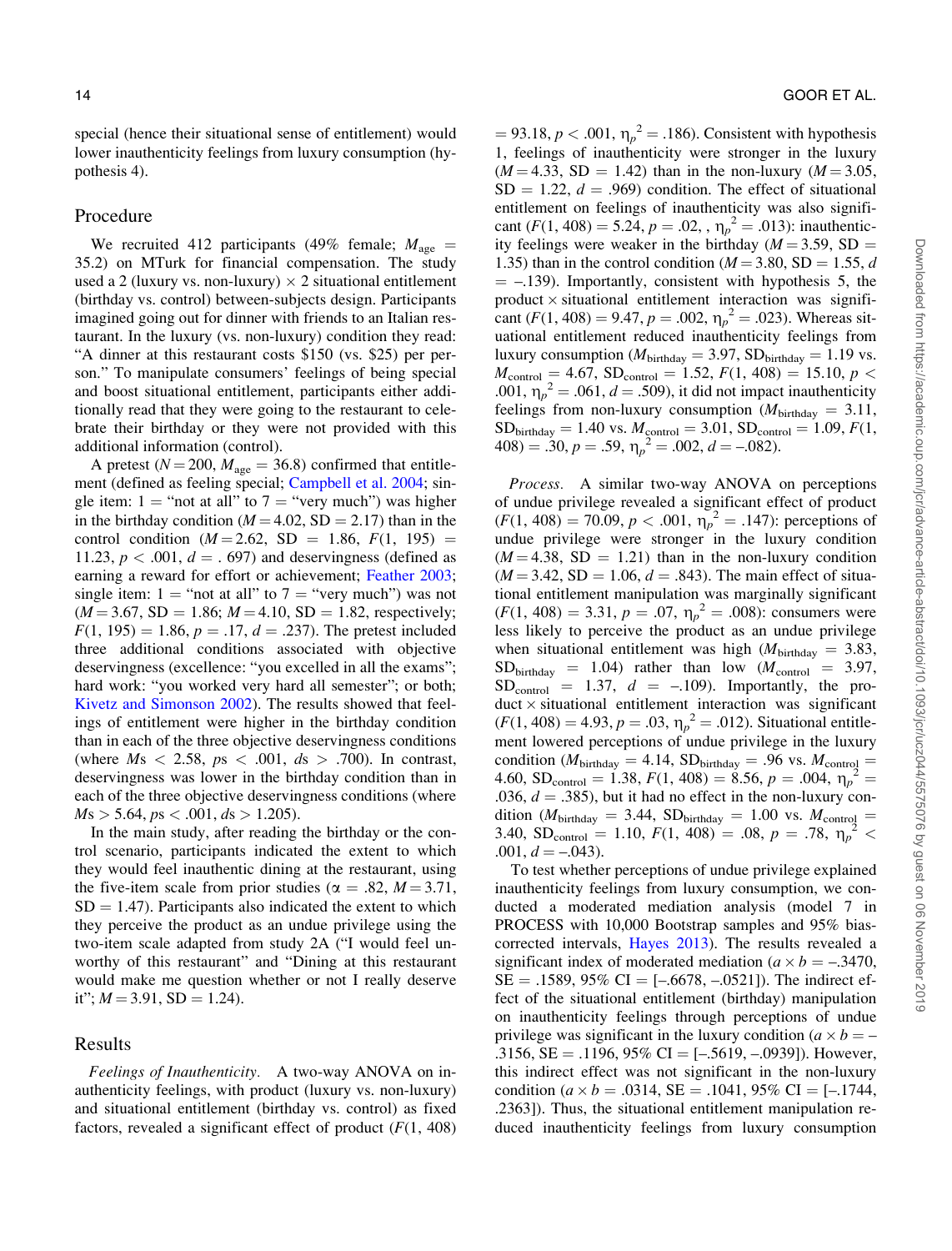because it lowered people's likelihood to perceive the product as an undue privilege. However, as expected, situational entitlement did not impact consumers' inauthenticity feelings or perceptions of undue privilege in the non-luxury condition. Figure 5 summarizes the results of study 4.

## Discussion

Study 4 generalized the effect of luxury consumption on inauthenticity feelings (hypothesis 1) to an experiential product category (dining). It also corroborated the proposed mediating process (hypothesis 2). Furthermore, study 4 demonstrated that situations that make consumers feel special and thus more entitled reduce inauthenticity feelings from luxury consumption (hypothesis 4). Taken together, studies 3a, 3b, and 4 demonstrate the instrumental role of psychological entitlement in shaping consumers' authenticity feelings from luxury consumption.

# GENERAL DISCUSSION

Seven studies conducted in the field and in the lab demonstrate that luxury consumption can make consumers feel inauthentic. We demonstrate this effect across contexts, product categories and brands, and populations including luxury target segments. We demonstrate that inauthenticity feelings emerge because luxury products are perceived as an undue privilege, and these feelings are moderated by consumers' (chronic and situational) psychological entitlement. Importantly, we show the consequences of inauthenticity feelings for well-being and behavior. A single-paper meta-analysis further validates the robustness and consistency of the key effect across studies and stimuli (the effect was estimated at 1.13, 95% CI =  $[0.87, 1.39]$ .

# Theoretical Implications and Directions for Future Research

Our findings contribute to prior work on luxury consumption by demonstrating its potential negative psychological consequences. This stands in contrast with conventional wisdom suggesting that luxury consumption yields psychological benefits (e.g., consumer empowerment, recognition, and influence; [Griskevicius et al. 2007;](#page-18-0) [Nelissen and Meijers 2011;](#page-19-0) [Rucker and Galinsky 2008\)](#page-19-0). Our research examines an overlooked consequence of luxury consumption—namely, inauthenticity feelings—which is important for understanding consumers' luxury experience. This makes a broader contribution to the authenticity research by suggesting that consumers' desire for selfauthenticity may conflict with an equally important motive: the need to dream and aspire. Identifying the tension between self-inauthenticity and self-enhancement through luxury consumption opens the door to a host of new research questions.

#### FIGURE 5

#### STUDY 4: MODERATING EFFECT OF SITUATIONAL ENTITLEMENT ON FEELINGS OF INAUTHENTICITY (A: DV), AND PERCEPTIONS OF PRODUCT AS UNDUE PRIVILEGE (B: MEDIATOR) (MEANS AND STANDARD ERRORS)



Index of moderated mediation:  $a \times b = .3470$ , SE = .1579, 95% CI = [.0441, .6644].

The indirect effect of situational entitlement (birthday) through perceptions of undue privilege:

- Luxury condition:  $a \times b = .3156$ , SE = .1188, 95% CI = [.0920, .5582].
- Non-luxury condition:  $a \times b = -.0314$ , SE = .1040, 95% CI = [-.2405, .1691].

First, it is important to understand how consumers and marketers can reconcile this tension. The manner in which consumers resolve it may depend on the norms, objectives, and expectations for luxury consumption on a given occasion, as determined by other people's consumption on the same occasion or one's own consumption on other occasions. While we document the tension across settings (including ones where luxury consumption is the norm, e.g., opera), additional consumption contexts could impact: (a) how authentic consumers feel when consuming luxury, and (b) how consumers prioritize other goals over their authenticity feelings. For example, when are consumers willing to forgo their inauthenticity feelings for the benefits of luxury? Initial results from an exploratory study suggest that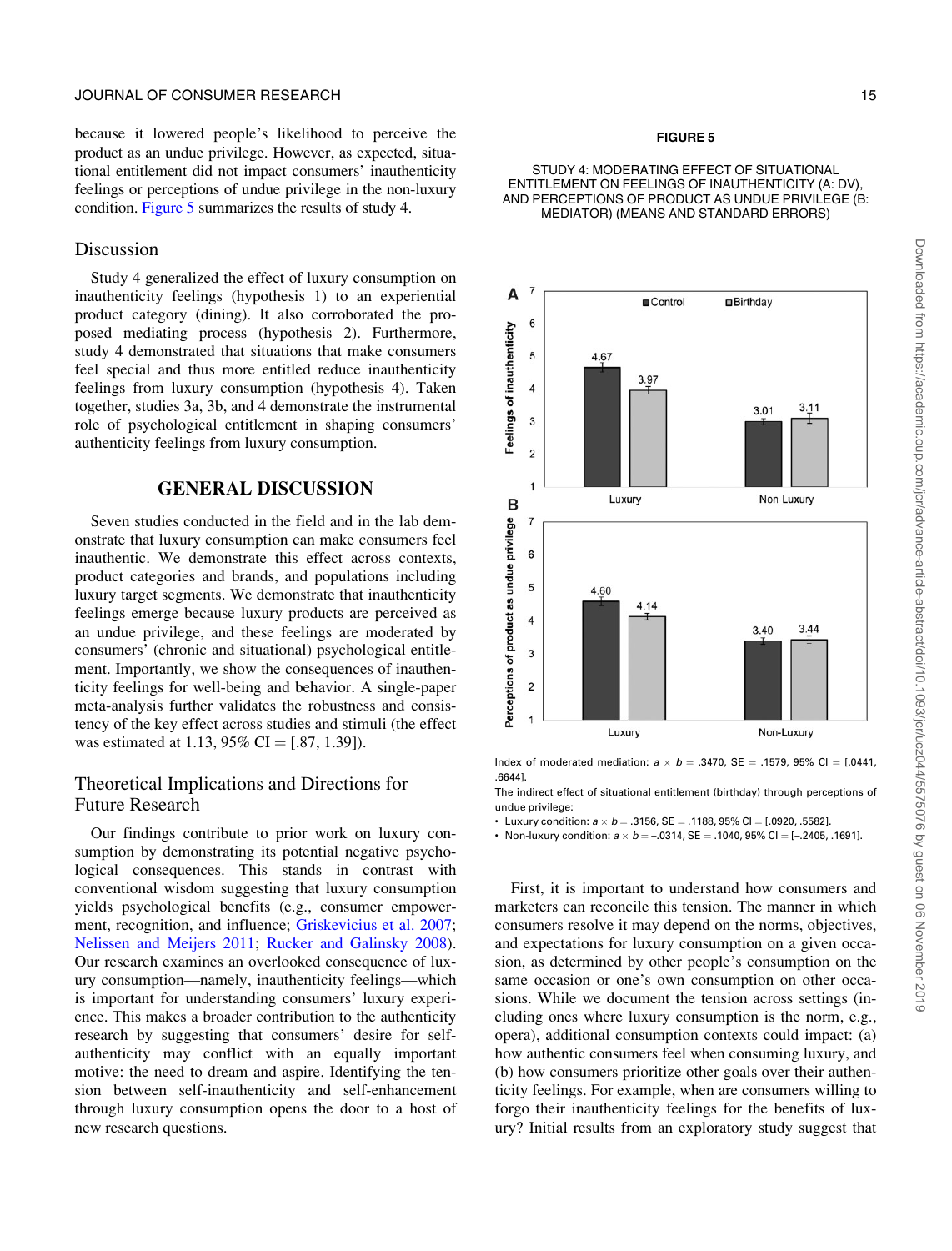in professional contexts consumers forgo feeling authentic in order to reap the status benefits of luxury.

Second, while prior research in marketing, and luxury marketing in particular, has examined the perceived authenticity of products and brands ([Beverland 2006;](#page-17-0) [Napoli](#page-19-0) [et al. 2014](#page-19-0); [Wang, Stoner, and Roedder John 2019;](#page-20-0) [Wilcox](#page-20-0) [et al. 2009\)](#page-20-0), the present research focuses on consumers' perceptions of self-(in)authenticity. It identifies perception of undue privilege as an important driver of these selfinauthenticity feelings from luxury consumption because privilege perceptions are specific to luxury products. It would be interesting to examine additional contexts in which consumers might feel inauthentic beyond luxury consumption. For example, owning a grand piano while being an amateur musician could produce feelings of inauthenticity. Furthermore, consuming a brand that is strongly associated with a specific identity (e.g., dining at a vegan restaurant, wearing Nike) without subscribing to that identity (e.g., without being a vegan or athletic) may lead to self-inauthenticity as well. It would be useful to explore the factors that may drive consumers' self-authenticity feelings in such settings. For example, consuming products for extrinsic motives may make consumers feel inauthentic compared to consuming products for intrinsic motives in the pursuit of internal gratification ([Hahl, Zuckerman, and](#page-18-0) [Kim 2017](#page-18-0); [Ryan and Deci 2000\)](#page-19-0).

Relatedly, our findings advance the research on the link between product authenticity and consumer authenticity [\(Beverland and Farrelly 2010;](#page-17-0) [Grayson and Martinec](#page-18-0) [2004\)](#page-18-0) by suggesting that, sometimes, consuming authentic products can make consumers feel inauthentic. It will be interesting to compare how authentic individuals feel when consuming counterfeit rather than authentic luxury. Do counterfeit luxury products lack the privilege perceptions that consumers associate with luxury and therefore reduce inauthenticity feelings compared to authentic luxury products? Or, does counterfeit luxury consumption make consumers feel inauthentic because they are consuming a product that they know is fake? Future research can investigate how degrees of brand authenticity, stemming from the origin of the product and the material (e.g., sterling silver vs. platinum or gold necklace) or method (e.g., natural vs. lab-grown or synthetically engineered diamonds) used in production, may affect consumers' self-authenticity and experience. Relatedly, with the proliferation of new forms of ownership and consumption ([Price and Belk 2016\)](#page-19-0), which has resulted in the democratization of luxury [\(Kapferer 2012](#page-18-0)), consumers' access to luxury may be taking on new forms and meanings. It would be interesting to examine how authenticity feelings may be affected by how a product was obtained (e.g., purchased at full price, at a discount, or secondhand; received as a gift; rented; or borrowed). For example, initial findings from a follow-up exploratory study suggest that consumers feel inauthentic wearing a borrowed luxury item, which implies that

inauthenticity feelings go beyond the pain of paying and the guilt [\(Keinan and Kivetz 2008;](#page-18-0) [Kivetz and Keinan](#page-19-0) [2006;](#page-19-0) [Kivetz and Simonson 2002;](#page-19-0) [Prelec and Loewenstein](#page-19-0) [1998\)](#page-19-0) associated with incurring the high expense of luxury.

Finally, our findings identify the important role that psychological entitlement can play in consumption experiences, thereby going beyond past work, which has focused on the role of psychological entitlement in interpersonal, workrelated, and academic settings. To directly compare the predictive power of entitlement to demographics such as income and gender, which marketers traditionally use to segment consumers, and thus to rule out the possibility that our results could be explained solely by variations in income, we conducted a follow-up study that examined the effect of psychological entitlement in a sample of consumers with wide-ranging incomes. We consistently found a significant effect of luxury consumption on inauthenticity feelings across income brackets. Psychological entitlement emerged as a stronger predictor of inauthenticity feelings from luxury consumption than income and gender (see [web appendix](https://academic.oup.com/jcr/article-lookup/doi/10.1093/jcr/ucz044#supplementary-data) E).

More generally, psychological entitlement is a useful concept that could expand understanding of individual characteristics that may contribute to consumers' perceptions of self-discrepancies [\(Mandel et al. 2017;](#page-19-0) [Sirgy](#page-19-0) [1982\)](#page-19-0). Psychological entitlement is different from another prominent self-related construct, self-esteem [\(Campbell](#page-18-0) [et al. 2004;](#page-18-0) [Moeller et al. 2009](#page-19-0); Stuppy, Mead, and Van Osselaer forthcoming). While both entitlement and selfesteem involve positive self-evaluations, individuals with high psychological entitlement have an unrealistic positive self-view, whereas the positive self-view of high-self-esteem individuals tends to be more realistic ([Stronge,](#page-19-0) [Cichocka, and Sibley 2016](#page-19-0)). Consistently, in a different follow-up study [\(web appendix](https://academic.oup.com/jcr/article-lookup/doi/10.1093/jcr/ucz044#supplementary-data)  $F$ ), we found that psychological entitlement predicted feelings of inauthenticity from luxury consumption, but self-esteem did not. It will be interesting for future research to examine how psychological entitlement can interact and explain other marketing phenomena (e.g., consumer satisfaction and complaints, sustainable consumption).

# Practical Implications

Our work has an urgent takeaway for luxury marketers that, despite its benefits, luxury consumption also has important psychological costs for consumers. While luxury marketers seek to empower their customers, luxury products may actually have the opposite effect. Luxury consumption may be a double-edged sword for consumer well-being, and managers should take the psychological costs of luxury into account in their branding and marketing strategies.

Our findings that psychological entitlement plays an important role within the luxury target market, as well as across income brackets (as discussed above), can explain why some consumers who can afford luxury may avoid it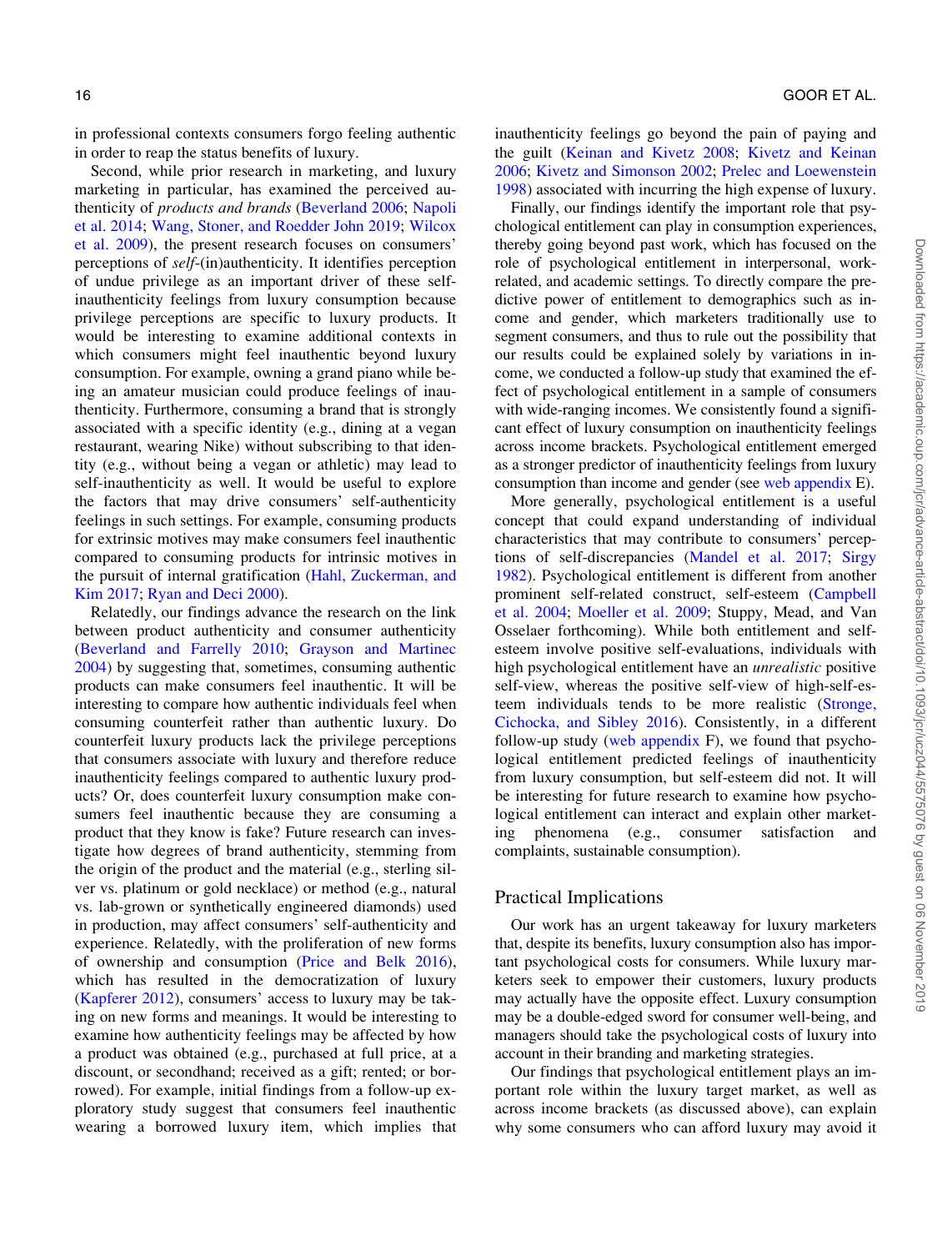or refrain from using the luxury items that they already own. This emphasizes the importance of understanding and influencing consumers' post-purchase behavior in the luxury sector. It also suggests the importance of finding ways to boost consumers' psychological entitlement and reduce inauthenticity feelings. Indeed, many premium and luxury brands use messages such as "you're worth it" or "you deserve it," and emphasize objective reasons to feel deserving (e.g., hard work, [Kivetz and Zheng 2006\)](#page-19-0). Hence, from the perspective of luxury marketers, instead of downplaying the privilege connotations of luxury products, designing marketing strategies (communications, services) that boost consumers' entitlement can help them enjoy the benefits of luxury while minimizing its psychological cost.

Importantly, identifying psychologically entitled and unentitled consumers would be essential for luxury marketers. While our findings show that psychological entitlement can be more useful for luxury marketers than demographic variables, it may not be as readily observed. To address this challenge, in a follow-up study discussed next, we examined how psychological entitlement manifests in a retail setting in order to help marketers determine consumers' psychological entitlement, and we further assessed its relationship with luxury consumption.

# Follow-up Study: Observable Expressions of Entitlement in a Luxury Shopping Context

We examined visible behavioral manifestations of low versus high chronic psychological entitlement in the luxury shopping context. Identifying objective observational measures of psychological entitlement by directly observing shoppers' behavior is also useful because psychological entitlement is typically assessed based on self-reports [\(Campbell et al. 2004\)](#page-18-0).

One important defining characteristic of entitled people is that they are less likely to feel gratitude and express gratitude toward others; they generally feel the world owes them more than they actually contribute. Psychologically entitled people expect special treatment and feel that they deserve it. They are therefore more likely to take gestures that convey special treatment for granted rather than feel that it is something they should be thankful for. Building on the notion that gratitude reflects the opposite of entitlement [\(Twenge and Keith Campbell 2009](#page-19-0)), we conducted a study examining consumers' likelihood to show gratitude in shopping contexts.

Method. We observed the behavior of 173 shoppers who entered the flagship Louis Vuitton (LV) store in New York. We selected the LV store because at the entrance of the store there is an LV employee who indiscriminately opens the door to every shopper who enters the store. Other luxury boutiques and department stores in the area either had a revolving door (instead of one heavy main

door), a standard door but no one opening it to shoppers, or all the required characteristics we were looking for, but did not have enough foot traffic in order to quantitatively analyze the behavior of a considerable number of shoppers.

The main observational measure in this study was noting whether or not the shopper entering the store said "thank you" to the person who opened the door for them or ignored him. A pretest with 209 Qualtrics panel participants  $(M<sub>age</sub> = 53.7)$  making above \$100,000 annually  $\dot{M} =$ \$128, 852,  $SD = $19, 479$  confirmed that self-reported chronic psychological entitlement ([Campbell et al. 2004](#page-18-0); a  $= .87, M = 3.44, SD = 1.12$  is negatively correlated with individuals' general gratitude ( $r = -.157$ ,  $p = .023$ ; two items: "It's important not to take anything for granted and to be grateful when people treat you well," "Generally, I take any opportunity to thank people") and with individuals' likelihood to thank an employee who would open the door for them at an LV store (identical to the situation observed in the main study;  $r = -.356$ ,  $p < .001$ ; three reverse-scaled items: "It is the employee's job to open the door so there is no need to thank him," "Since it's a Louis Vuitton store, it's the least that I can expect," and "I don't feel there is much to be grateful for because opening the door is customary in these kinds of stores").

In addition to observing shoppers' behavior, the experimenter took note of whether or not the shopper had any shopping bags from purchases made in other stores and recorded the shopping bag brands, which served as an observational proxy for whether or not the shopper made a luxury brand purchase (i.e., it served as a proxy for luxury consumption). Since the LV store is located in a central luxury shopping area (57 Street and 5th Avenue), it is in close proximity to other luxury brand flagship stores and several luxury department stores. Of the 173 shoppers we observed, 40 shoppers were holding a shopping bag from a luxury brand. Many of these were Bergdorf Goodman bags, which is located across the street from the LV store, and some shoppers carried Chanel or Tiffany's shopping bags, which are also located on the same block (57 St. and 5th Ave). Other luxury shopping bags held by shoppers were Burberry, Longchamp, Armani, Salvadore Ferragamo, Coach, Cole Hann, and Dolce & Gabbana.

Results. Of shoppers entering the store, 54.3% thanked the person who opened the door for them. Among shoppers with no shopping bag (or a shopping bag from a non-luxury brand), 60.2% thanked the person opening the door for them. In contrast, among shoppers with a luxury shopping bag, only 35.0% thanked the person opening the door ( $\chi^2$  = 7.8;  $p = .005$ ). These findings offer a practical observational approach to help identify consumers with low vs. high levels of psychological entitlement (i.e., by observing how shoppers behave when someone opens the door for them) and suggest that the proposed measure is associated with luxury consumption. Building on these findings, this approach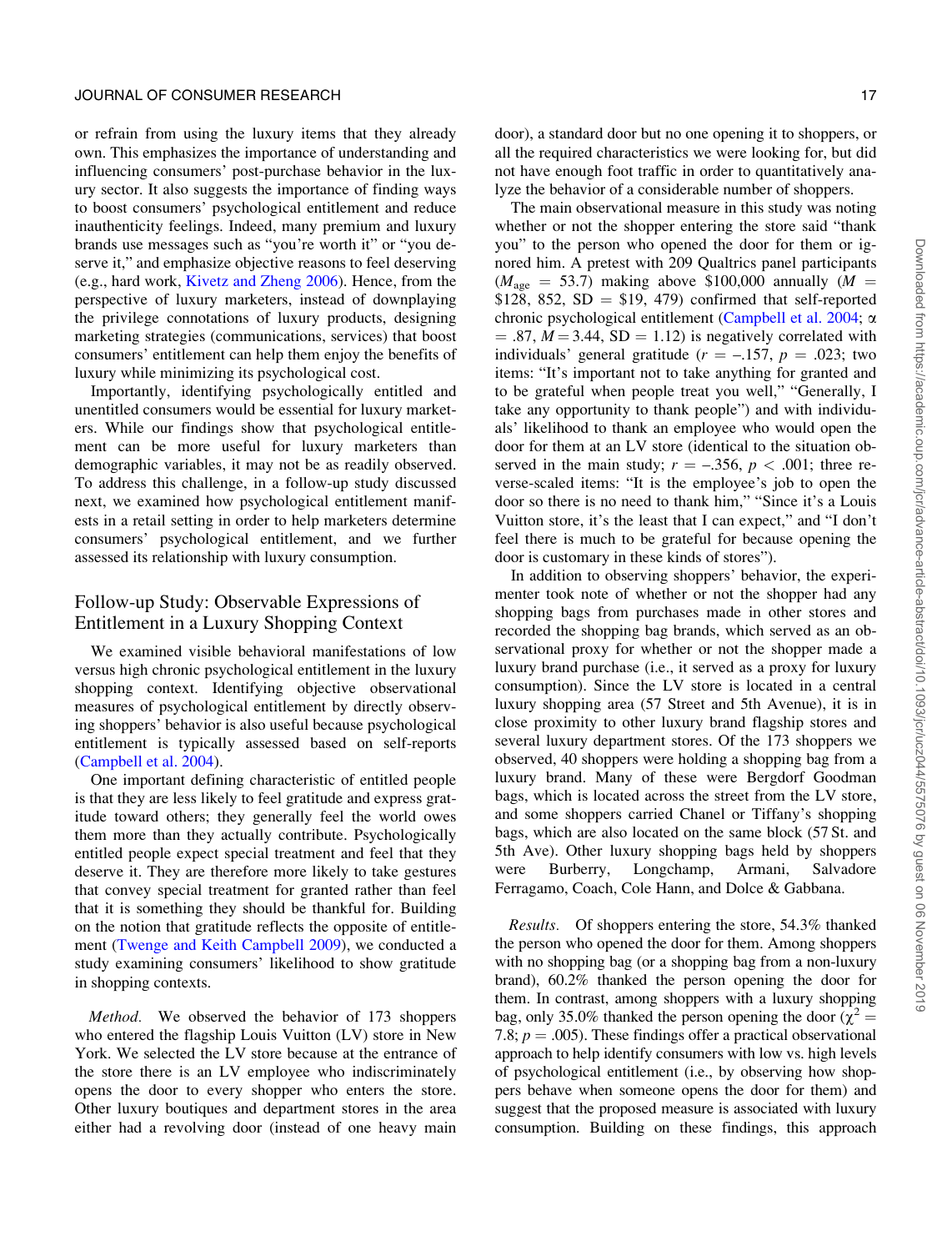could be extended and applied to other contexts in which it is important to quickly assess individuals' psychological entitlement (e.g., when assessing job candidates and prospective students, a first date, or a professional collaboration).

Additionally, in a different exploratory follow-up study, we found that, whereas chronic psychological entitlement was not correlated with consumers' current income or socioeconomic status (SES), it is correlated with consumers' childhood SES. This emphasizes that consumers' upbringing and background is as important as their current status in determining how authentic they would feel consuming luxury. This insight is particularly important since a recent Wealth-X report (2018) highlights that the share of individuals who made (rather than inherited) their fortune in the world's ultra-rich population has increased over the past decade.

Finally, while luxury marketers and scholars traditionally appreciate the importance of authenticity and storytelling, this authenticity and storytelling typically pertain to the luxury brand and the specific product (i.e., heritage, origins, brand biography, craftsmanship of the product). Our work highlights the importance of authenticity and storytelling that has to do with the consumer, rather than the brand. Indeed, respondents in our Upper East Side interviews (discussed in the theoretical section) indicated that meaningful personal stories connected to luxury products and consumption can help them feel more authentic when consuming luxury. The interviews revealed that consumers felt more comfortable wearing luxury items when they were associated with personal stories and meaning such as their personal travel, people in their lives (family, a spouse), or special memories, rather than privilege. These findings highlight the importance of leveraging narratives that are personally meaningful, unique, and connected to consumers' (rather than brands') own lives, as they may help consumers feel more authentic consuming luxury.

## Conclusion

Our hope is that this research can help consumers realize that luxury may have some unintended consequences and that inauthenticity feelings that they experience from luxury consumption are common across segments, even among affluent ones. This is important because consumers may typically expect to feel empowered by luxury and may not feel comfortable realizing and admitting that they feel otherwise. We therefore hope that recognizing the prevalence of this phenomenon and openly talking about it can help consumers understand their inauthenticity feelings and potentially alleviate the impact of these feelings on well-being.

# DATA COLLECTION INFORMATION

The first and third authors managed the collection of data at the Metropolitan Opera for study 1A (fall 2016), on the Upper East Side for the pilot study mentioned in the

<span id="page-17-0"></span>18 GOOR ET AL.

theoretical section (fall 2018), and in front of the Louis Vuitton store in New York City for the follow-up study mentioned in the general discussion (fall 2018). The first, second, and third authors jointly managed the collection of study 1B data among iPhone owners inside and outside of the Apple store in the Prudential Center shopping area of Boston (fall 2017), study 2A data among vacationers on Martha's Vineyard (summer 2018), study 2B (fall 2018), study 3B data in a Qualtrics panel (fall 2018), and study 4 data on Amazon Mechanical Turk (summer 2018). Participants for study 3A (spring 2016) were recruited at Harvard University, where data collection was administered by lab managers with the support of research assistants. The authors jointly designed the studies and analyzed the data.

## REFERENCES

- Alsop, Ron (2008), The Trophy Kids Grow Up: How the Millennial Generation Is Shaking Up the Workplace, San Francisco: Wiley.
- Anastasio, Phyllis A. and Karen C. Rose (2014), "Beyond Deserving More: Psychological Entitlement Also Predicts Negative Attitudes toward Personally Relevant Out-Groups," Social Psychological and Personality Science, 5 (5), 593–600.
- Arnould, Eric J. and Linda L. Price (1993), "River Magic: Extraordinary Experience and the Extended Service Encounter," Journal of Consumer Research, 20 (1), 24–45.
- Arsel, Zeynep and Craig J. Thompson (2011), "Demythologizing Consumption Practices: How Consumers Protect Their Field-Dependent Identity Investments from Devaluing Marketplace Myths," Journal of Consumer Research, 37 (5), 791–806.
- Belk, Russell W. (1988), "Possessions and the Extended Self," Journal of Consumer Research, 15 (2), 139–68.
- Bellezza, Silvia and Anat Keinan (2014), "Brand Tourists: How Non–Core Users Enhance the Brand Image by Eliciting Pride," Journal of Consumer Research, 41 (2), 397–417.
- Berger, Jonah and Morgan Ward (2010), "Subtle Signals of Inconspicuous Consumption," Journal of Consumer Research, 37 (4), 555–69.
- Beverland, Michael B. (2006), "The 'Real Thing': Branding Authenticity in the Luxury Wine Trade," Journal of Business Research, 59 (2), 251–8.
- Beverland, Michael B. and Francis J. Farrelly (2010), "The Quest for Authenticity in Consumption: Consumers' Purposive Choice of Authentic Cues to Shape Experienced Outcomes," Journal of Consumer Research, 36 (5), 838–56.
- Bodner, Ronit and Drazen Prelec (2003), "Self-Signaling and Diagnostic Utility in Everyday Decision Making," in The Psychology of Economic Decisions, Vol. 1, ed. Isabelle Brocas and Juan D. Carrillo, Oxford, UK: Oxford University Press, 105–26.
- Bourdieu, Pierre (2011), "The Forms of Capital (1986)," in Cultural Theory: An Anthology, ed. Imre Szeman and Timothy Kaposy, Malden, MA: Blackwell Publishing, 81–93.
- Cable, Daniel M., Francesca Gino, and Bradley R. Staats (2013), "Breaking Them In or Eliciting Their Best? Reframing Socialization around Newcomers' Authentic Self-Expression," Administrative Science Quarterly, 58 (1), 1–36.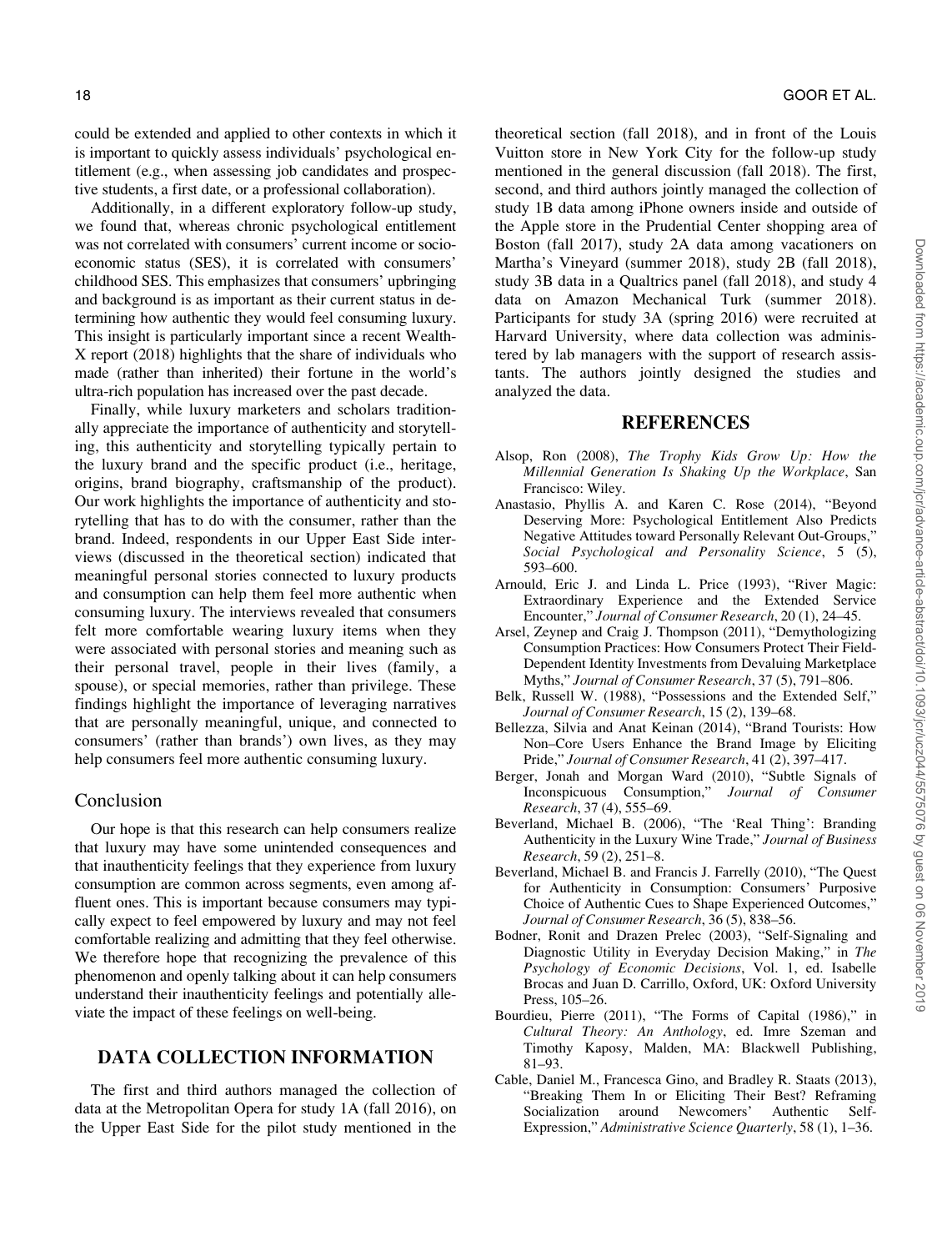#### <span id="page-18-0"></span>JOURNAL OF CONSUMER RESEARCH 19 NOTES AND THE SERVICE OF STATE AND THE SERVICE OF STATE AND THE SERVICE OF STATE AND THE SERVICE OF STATE AND THE SERVICE OF STATE AND THE SERVICE OF STATE AND THE SERVICE OF STATE AND THE S

- Campbell, W. Keith, Angelica M. Bonacci, Jeremy Shelton, Julie J. Exline, and Brad J. Bushman (2004), "Psychological Entitlement: Interpersonal Consequences and Validation of a Self-Report Measure," Journal of Personality Assessment, 83  $(1), 29-45.$
- Carter, Stephen R. (2016), "Using Confirmatory Factor Analysis to Manage Discriminant Validity Issues in Social Pharmacy Research," International Journal of Clinical Pharmacy, 38 (3), 731–7.
- Cavanaugh, Lisa A. (2014), "Because I (Don't) Deserve It: How Relationship Reminders and Deservingness Influence Consumer Indulgence," Journal of Marketing Research, 51  $(2)$ ,  $218-32$ .
- Chalmers Thomas, Tandy, Linda L. Price, and Hope Jensen Schau (2013), "When Differences Unite: Resource Dependence in Heterogeneous Consumption Communities," Journal of Consumer Research, 39 (5), 1010–33.
- Chowning, Karolyn and Nicole Judice Campbell (2009), "Development and Validation of a Measure of Academic Entitlement: Individual Differences in Students' Externalized Responsibility and Entitled Expectations," Journal of Educational Psychology, 101 (4), 982–97.
- Clance, Pauline Rose and Suzanne A. Imes (1978), "The Imposter Phenomenon in High Achieving Women: Dynamics and Therapeutic Intervention," Psychotherapy: Theory, Research and Practice, 15 (3), 241–7.
- Cutright, Keisha M., Shalena Srna, and Adriana Samper (2017), "Suit Up and Shop: Social Confidence and the Influence of Consumer Attire on Purchasing Decisions," in NA—Advances in Consumer Research Volume 45, ed. Ayelet Gneezy, Vladas Griskevicius, and Patti Williams, Duluth, MN: Association for Consumer Research, 146–51.
- D'Arpizio, Claudia, Federica Levato, Marc-André Kamel and Joëlle de Montgolfier (2017), Luxury Goods Worldwide Market Study, Fall–Winter 2017, Boston: Bain & Co.
- Dimaggio, Paul and Michael Useem (1978), "Social Class and Arts Consumption: The Origins and Consequences of Class Differences in Exposure to the Arts in America," Theory and Society, 5 (2), 141–61.
- Drèze, Xavier and Joseph C. Nunes (2009), "Feeling Superior: The Impact of Loyalty Program Structure on Consumers' Perceptions of Status," Journal of Consumer Research, 35 (6), 890–905.
- Dubois, Bernard and Patrick Duquesne (1993), "The Market for Luxury Goods: Income versus Culture," European Journal of Marketing, 27 (1), 35–44.
- Dubois, David and Nailya Ordabayeva (2015), "Social Hierarchy, Social Status, and Status Consumption," in The Cambridge Handbook of Consumer Psychology, ed. Michael I. Norton, Derek D. Rucker, and Cait Lamberton, Cambridge, UK: Cambridge University Press.
- Erickson, Rebecca J. (1995), "The Importance of Authenticity for Self and Society," Symbolic Interaction, 18 (2), 121–44.
- Feather, Norman T. (2003), "Distinguishing between Deservingness and Entitlement: Earned Outcomes versus Lawful Outcomes," European Journal of Social Psychology, 33 (3), 367–85.
- Fornell, Claes and David F. Larcker (1981), "Evaluating Structural Equation Models with Unobservable Variables and Measurement Error," Journal of Marketing Research, 18 (1), 39–50.
- Gilmore, James H. and B. Joseph Pine II (2007), Authenticity: What Consumers Really Want, Boston: Harvard Business Review Press.
- Gino, Francesca, Maryam Kouchaki, and Adam D. Galinsky (2015), "The Moral Virtue of Authenticity: How Inauthenticity Produces Feelings of Immorality and Impurity," Psychological Science, 26 (7), 983–96.
- Gino, Francesca, Michael I. Norton, and Dan Ariely (2010), "The Counterfeit Self: The Deceptive Costs of Faking It," Psychological Science, 21 (5), 712–20.
- Glaser, Barney G. and Anselm L. Strauss (1964), "Awareness Contexts and Social Interaction," American Sociological Review, 29 (5), 669–79.
- Grant, Adam (2016), "Unless You're Oprah, 'Be Yourself' Is Terrible Advice," New York Times, June 4, [https://www.](https://www.nytimes.com/2016/06/05/opinion/sunday/unless-youre-oprah-be-yourself-is-terrible-advice.html) [nytimes.com/2016/06/05/opinion/sunday/unless-youre-oprah](https://www.nytimes.com/2016/06/05/opinion/sunday/unless-youre-oprah-be-yourself-is-terrible-advice.html)[be-yourself-is-terrible-advice.html.](https://www.nytimes.com/2016/06/05/opinion/sunday/unless-youre-oprah-be-yourself-is-terrible-advice.html)
- Grayson, Kent and Radan Martinec (2004), "Consumer Perceptions of Iconicity and Indexicality and Their Influence on Assessments of Authentic Market Offerings," Journal of Consumer Research, 31 (2), 296–312.
- Griskevicius, Vladas, Joshua M. Tybur, Jill M. Sundie, Robert B. Cialdini, Geoffrey F. Miller, and Douglas T. Kenrick (2007), "Blatant Benevolence and Conspicuous Consumption: When Romantic Motives Elicit Strategic Costly Signals," Journal of Personality and Social Psychology, 93 (1), 85–102.
- Hahl, Oliver, Ezra W. Zuckerman, and Minjae Kim (2017), "Why Elites Love Authentic Lowbrow Culture: Overcoming High-Status Denigration with Outsider Art," American Sociological Review, 82 (4), 828–56.
- Han, Young Jee, Joseph C. Nunes, and Xavier Drèze (2010), "Signaling Status with Luxury Goods: The Role of Brand Prominence," Journal of Marketing, 74 (4), 15–30.
- Harvey, Paul and Marie T. Dasborough (2015), "Entitled to Solutions: The Need for Research on Workplace Entitlement," Journal of Organizational Behavior, 36 (3), 460–5.
- Hayes, Andrew F. (2013), Introduction to Mediation, Moderation, and Conditional Process Analysis: A Regression-Based Approach, New York: Guilford.
- Ibarra, Herminia (2015), "The Authenticity Paradox," Harvard Business Review, 93 (1–2), 53–9.
- Kapferer, Jean-Noël (1997), "Managing Luxury Brands," Journal of Brand Management, 4 (4), 251–9.
- $(2012)$ , "Abundant Rarity: The Key to Luxury Growth," Business Horizons, 55 (5), 453–62.
- Keinan, Anat, Sandrine Crener, and Silvia Bellezza (2016), "Luxury Branding Research: New Perspectives and Future Priorities," in Online Luxury Retailing: Leveraging Digital Opportunities Research, Industry Practice, and Open Questions, Philadelphia: Wharton School, Baker Retailing Center, 16–33.
- Keinan, Anat, Sandrine Crener, and Dafna Goor (2019), "Luxury and Environmental Responsibility," in The Research Handbook on Luxury Branding, ed. Felicitas Morhart and Keith Wilcox, Cheltenham, UK: Edward Elgar Publishing, forthcoming.
- Keinan, Anat and Ran Kivetz (2008), "Remedying Hyperopia: The Effects of Self-Control Regret on Consumer Behavior," Journal of Marketing Research, 45 (6), 676–89.
- Kernis, Michael H. and Brian M. Goldman (2006), "A Multicomponent Conceptualization of Authenticity: Theory and Research," in Advances in Experimental Social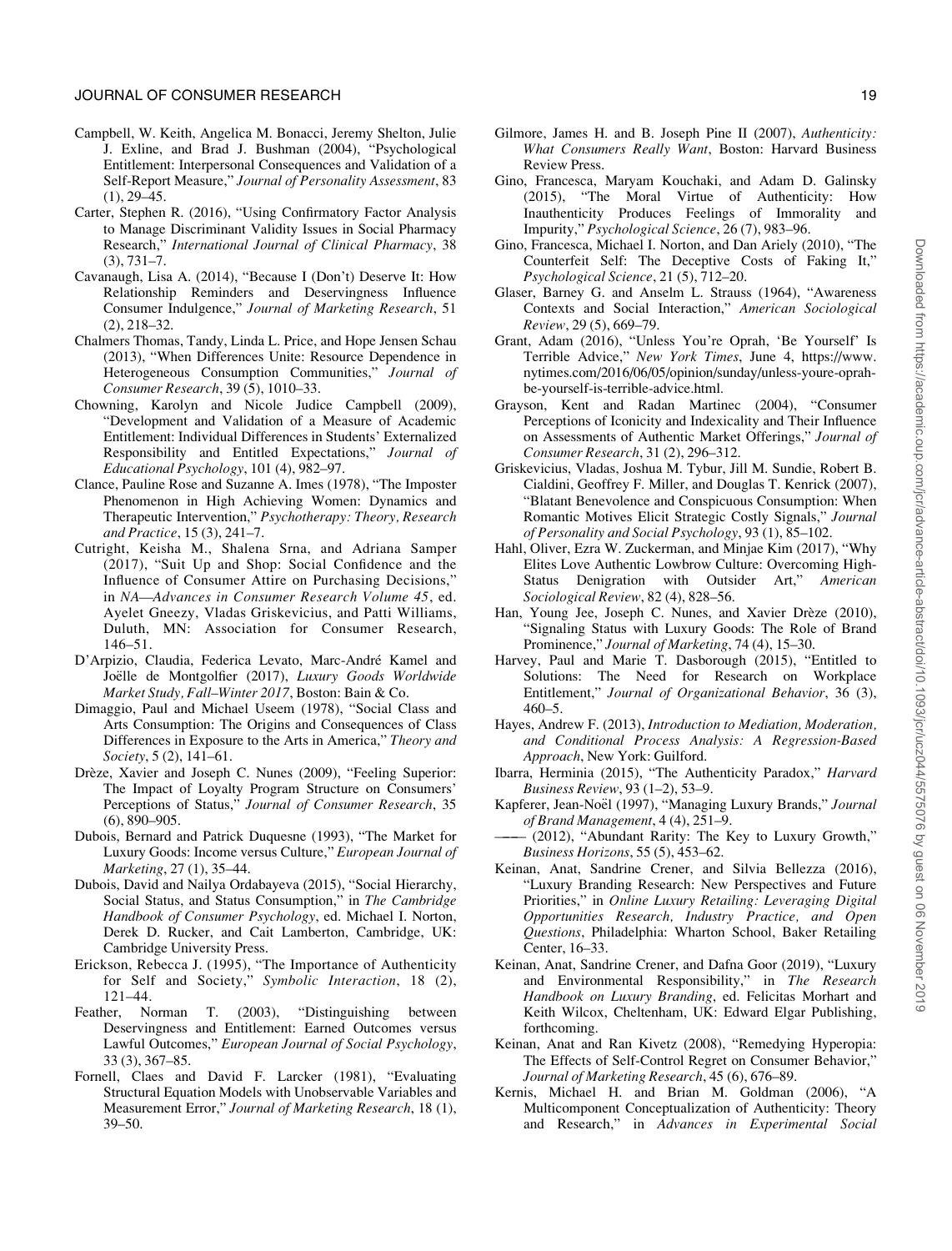<span id="page-19-0"></span>Psychology, Vol. 38, ed. Mark P. Zanna, San Diego: Elsevier, 283–357.

- Kivetz, Ran and Anat Keinan (2006), "Repenting Hyperopia: An Analysis of Self-Control Regrets," Journal of Consumer Research, 33 (2), 273–82.
- Kivetz, Ran and Itamar Simonson (2002), "Earning the Right to Indulge: Effort as a Determinant of Customer Preferences toward Frequency Program Rewards," Journal of Marketing Research, 39 (2), 155–70.
- Kivetz, Ran and Yuhuang Zheng (2006), "Determinants of Justification and Self-Control," Journal of Experimental Psychology: General, 135 (4), 572–87.
- Kozinets, Robert V. (2001), "Utopian Enterprise: Articulating the Meanings of Star Trek's Culture of Consumption," Journal of Consumer Research, 28 (1), 67–88.
- Langford, Joe and Pauline Rose Clance (1993), "The Imposter Phenomenon: Recent Research Findings regarding Dynamics, Personality and Family Patterns and Their Implications for Treatment," Psychotherapy: Theory, Research, Practice, Training, 30 (3), 495–501.
- Mandel, Naomi, Derek D. Rucker, Jonathan Levav, and Adam D. Galinsky (2017), "The Compensatory Consumer Behavior Model: How Self-Discrepancies Drive Consumer Behavior," Journal of Consumer Psychology, 27 (1), 133–46.
- McFerran, Brent and Jennifer J. Argo (2014), "The Entourage Effect," Journal of Consumer Research, 40 (5), 871–84.
- Moeller, Scott J., Jennifer Crocker, and Brad J. Bushman (2009), "Creating Hostility and Conflict: Effects of Entitlement and Self-Image Goals," Journal of Experimental Social Psychology, 45 (2), 448–52.
- Moses, Rafael and Rena Moses-Hrushovski (1990), "Reflections on the Sense of Entitlement," The Psychoanalytic Study of the Child, 45, 61–78.
- Napoli, Julie, Sonia J. Dickinson, Michael B. Beverland, and Francis Farrelly (2014), "Measuring Consumer-Based Brand Authenticity," Journal of Business Research, 67 (6), 1090–8.
- Naumann, Stefanie E., Barbara D. Minsky, and Michael C. Sturman (2002), "The Use of the Concept 'Entitlement' in Management Literature: A Historical Review, Synthesis, and Discussion of Compensation Policy Implications," Human Resource Management Review, 12 (1), 145–66.
- Nave, Gideon, Amos Nadler, David Dubois, David Zava, Colin Camerer, and Hilke Plassmann (2018), "Single-Dose Testosterone Administration Increases Men's Preference for Status Goods," Nature Communications, 9 (1), 2433.
- Nelissen, Rob M. A. and Marijn M. H. Meijers (2011), "Social Benefits of Luxury Brands as Costly Signals of Wealth and Status," Evolution and Human Behavior, 32 (5), 343–55.
- Newman, George E., Julian De Freitas, and Joshua Knobe (2015), "Beliefs about the True Self Explain Asymmetries Based on Moral Judgment," Cognitive Science, 39 (1), 96–125.
- Nunes, Joseph C., Xavier Drèze, and Young Jee Han (2011), "Conspicuous Consumption in a Recession: Toning It Down or Turning It Up?" Journal of Consumer Psychology, 21 (2), 199–205.
- Ordabayeva, Nailya and Pierre Chandon (2011), "Getting Ahead of the Joneses: When Equality Increases Conspicuous Consumption among Bottom-Tier Consumers," Journal of Consumer Research, 38 (1), 27–41.
- Ordabayeva, Nailya and Daniel Fernandes (2018), "Better or Different? How Political Ideology Shapes Preferences for Differentiation in the Social Hierarchy," Journal of Consumer Research, 45 (2), 227–50.
- Piff, Paul K. (2014), "Wealth and the Inflated Self Class, Entitlement, and Narcissism," Personality & Social Psychology Bulletin, 40 (1), 34–43.
- Potter, Andrew (2010), The Authenticity Hoax: How We Get Lost Finding Ourselves, New York: HarperCollins.
- Prelec, Drazen and George Loewenstein (1998), "The Red and the Black: Mental Accounting of Savings and Debt," Marketing Science, 17 (1), 4–28.
- Price, Linda L. and Russell W. Belk (2016), "Consumer Ownership and Sharing: Introduction to the Issue," Journal of the Association for Consumer Research, 1 (2), 193–7.
- Pryor, Lauren R., Joshua D. Miller, and Eric T. Gaughan (2008), "A Comparison of the Psychological Entitlement Scale and the Narcissistic Personality Inventory's Entitlement Scale: Relations with General Personality Traits and Personality Disorders," Journal of Personality Assessment, 90 (5), 517–20
- Quarles, Francis (1634), "Book the First, Emblem III," in Quarles Emblems, London: James Nisbet and Co.
- Raskin, Robert and Howard Terry (1988), "A Principal-Components Analysis of the Narcissistic Personality Inventory and Further Evidence of Its Construct Validity," Journal of Personality and Social Psychology, 54 (5), 890–902.
- Rucker, Derek D. and Adam D. Galinsky (2008), "Desire to Acquire: Powerlessness and Compensatory Consumption," Journal of Consumer Research, 35 (2), 257–67.
- Rustagi, Nimish and L. J. Shrum (2019), "Undermining the Restorative Potential of Compensatory Consumption: A Product's Explicit Identity Connection Impedes Self-Repair," Journal of Consumer Research, 46 (1), 119–39.
- Ryan, Richard M. and Edward L. Deci (2000), "Intrinsic and Extrinsic Motivations: Classic Definitions and New Directions," Contemporary Educational Psychology, 25 (1), 54–67.
- Schouten, John W. and James H. McAlexander (1995), "Subcultures of Consumption: An Ethnography of the New Bikers," Journal of Consumer Research, 22 (1), 43–61.
- Sheldon, Kennon M., Richard Ryan, Laird J. Rawsthorne, and Barbara Ilardi (1997), "Trait Self and True Self: Cross-Role Variation in the Big-Five Personality Traits and Its Relations with Psychological Authenticity and Subjective Well-Being," Journal of Personality and Social Psychology, 73 (6), 1380–93.
- Sirgy, M. Joseph (1982), "Self-Concept in Consumer Behavior: A Critical Review," Journal of Consumer Research, 9 (3), 287–300.
- Spiller, Stephen A., Gavan J. Fitzsimons, John G. Lynch Jr., and Gary H. McClelland (2013), "Spotlights, Floodlights, and the Magic Number Zero: Simple Effects Tests in Moderated Regression," Journal of Marketing Research, 50 (2), 277–88.
- Stronge, Samantha, Aleksandra Cichocka, and Chris G. Sibley (2016), "Narcissistic Self-Esteem or Optimal Self-Esteem? A Latent Profile Analysis of Self-Esteem and Psychological Entitlement," Journal of Research in Personality, 63, 102–10.
- Stuppy, Anika, Nicole L. Mead, and Stijn M. J. Van Osselaer (forthcoming), "I Am, Therefore I Buy: Low Self-Esteem and the Pursuit of Self-Verifying Consumption," Journal of Consumer Research. [https://doi.org/10.1093/jcr/ucz029.](https://doi.org/10.1093/jcr/ucz029)
- Twenge, Jean M. and W. Keith Campbell (2009), The Narcissism Epidemic: Living in the Age of Entitlement, New York: Simon and Schuster.